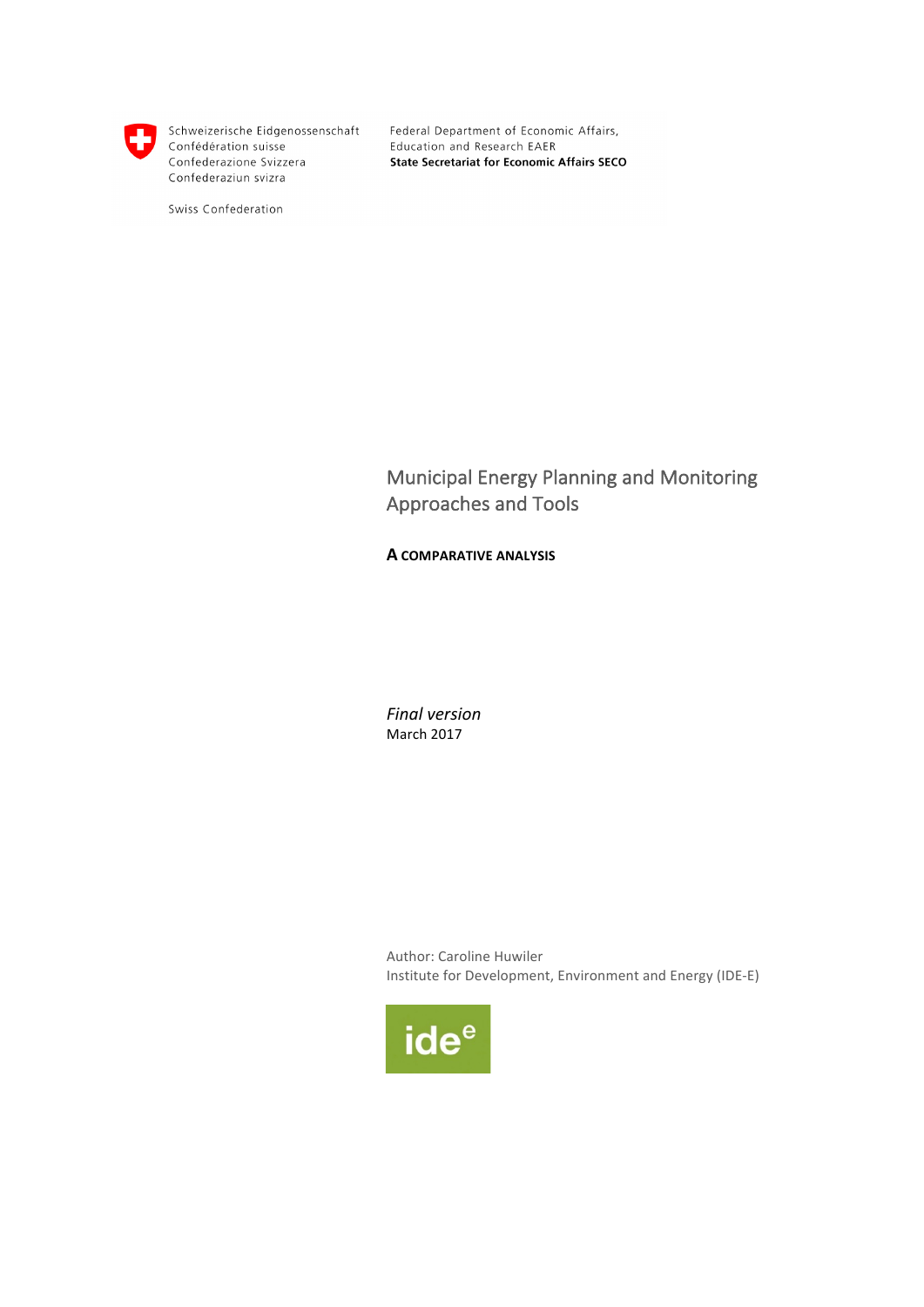# Table of contents

#### *Abstract Acronyms*

| Τ.   | <b>Introduction</b>                                                                    | 4  |
|------|----------------------------------------------------------------------------------------|----|
| Ш.   | Overview of approaches and tools                                                       | 5  |
|      | European Energy Award (eea)                                                            | 5  |
|      | <b>Covenant of Mayors</b>                                                              | 6  |
|      | Tool for Rapid Assessment of City Energy (TRACE)                                       | 7  |
|      | <b>Compact of Mayors</b>                                                               | 8  |
|      | Climate Action for Urban Sustainability (CURB)                                         | 9  |
| III. | Overview of distinctive characteristics                                                | 10 |
|      | Summary table (Table 1.0)                                                              | 13 |
| IV.  | The European Energy Award in connexion with other approaches and tools                 | 16 |
|      | Special characteristics and unique strengths                                           | 16 |
|      | Challenges and opportunities related with the eea approach and process                 | 18 |
| V.   | Opportunities for other tools/ approaches to be used in combination with eea           | 20 |
| VI.  | Conclusion                                                                             | 21 |
|      | Annex A – Comparative analysis of approaches with regards to the Energy Planning Cycle |    |

*Annex B – Web Links*

#### **Abstract**

Cities consume approximately 70 % of the world's energy production and generate the same proportion of the world's GHG emissions. Local governments' contribution to the global fight against climate change is therefore crucial. For many of them, however, energy planning and management is a challenging undertaking, due to limited institutional capacity and access to financial resources.

Over the past 10 years, an increasing number of tools have been developed to help local governments set up their own local energy policies and work towards the achievement of national climate targets. This comparative analysis prepared for the Swiss State Secretariat for Economic Affairs (SECO) provides an overview of some of the most widely used approaches internationally: Covenant of Mayors, Compact of Mayors, Tool for Rapid Assessment of City Energy (TRACE) and Climate Action for Urban Sustainability (CURB), with a particular focus on the European Energy Award (eea), which has been tested by SECO in several international contexts, namely Eastern Europe and North Africa.

The comparative analysis assesses each of the five approaches and tools; how they relate to the overall energy planning cycle; and how they can be effectively combined in a city using several methodologies at a time. Indeed, given the complementarity of approaches, demonstrated in this paper, the choice of the most appropriate tool remains with the city and its partners.

Independently of the user city, this paper concludes that all approaches assessed are compatible, but emphasize and provide a more in-depth support to different stages of the municipal energy planning and management cycle. The choice of tools depends on the type and degree of a city's commitment (short, medium or long-term), the presence/absence of committed national authorities willing to support local energy development, the size of the city, its capacity to collect quality data, and the availability of (international) funding to provide external support.

By drafting and disseminating this paper, SECO invites other donors and cooperation agencies to work together and leverage important synergies as they support cities in energy and climate planning, management and monitoring, using different, but complementary and combinable approaches and tools.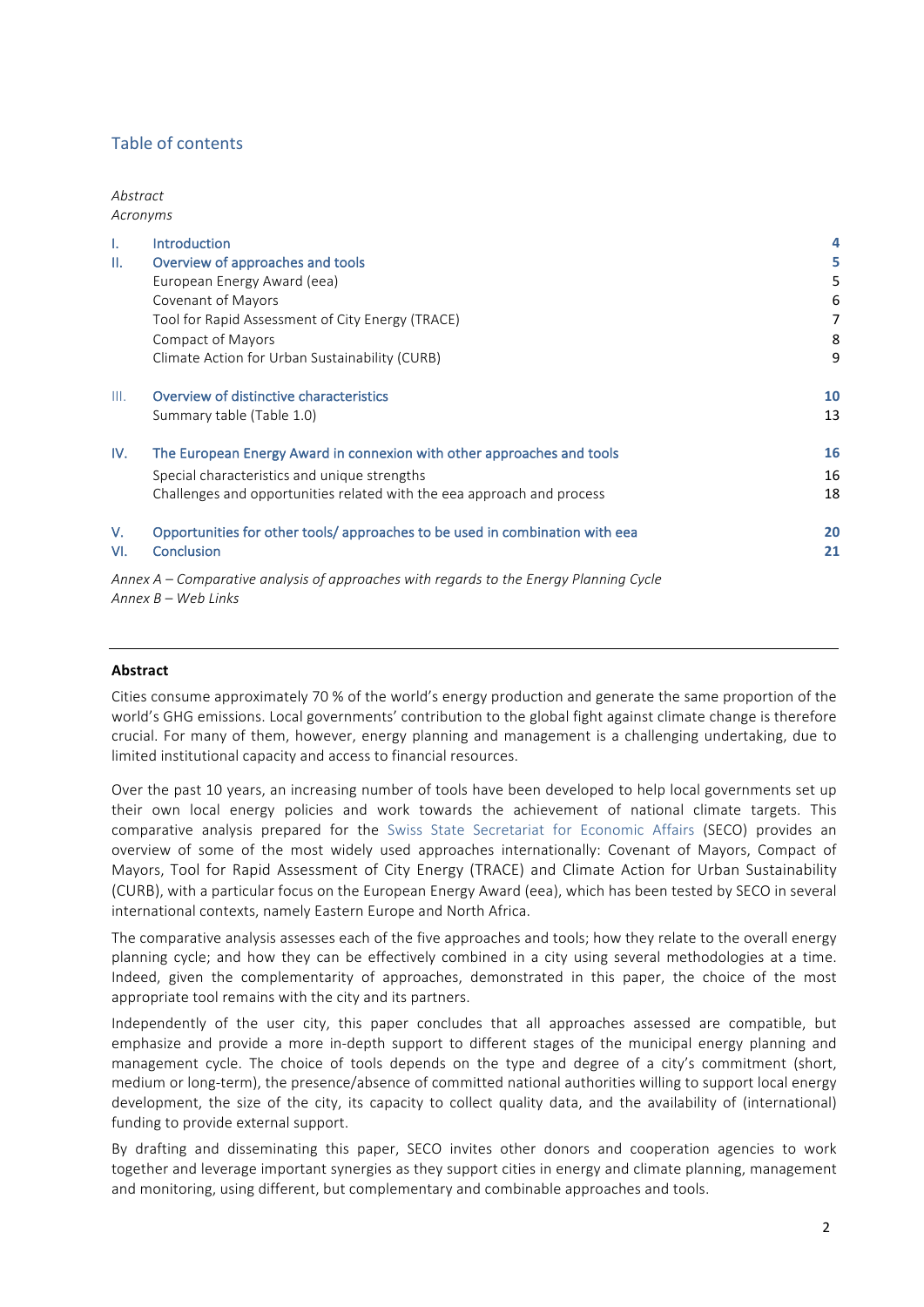#### Acronyms

- BEI Baseline Emissions Inventory
- C40 C40 Cities Climate Leadership Group
- CDP Carbon Disclosure Project
- CES-MED Clean Energy Saving Mediterranean Cities
- CoM Covenant of Mayors
- CoMO Covenant of Mayors Office
- CURB - Climate Action for Urban Sustainability
- EE Energy Efficiency
- eea European Energy Award
- EMT eea-Management-Tool
- ESCO Energy Service Company
- ESMAP Energy Sector Management Assistance Program
- EU - European Union
- GHG Green House Gas (emissions)
- GPC Global Protocol for Community Scale Emissions
- ICLEI International Council for Local Environmental Initiatives
- IO - International Office
- IPCC Intergovernmental Panel on Climate Change
- JRC Joint Research Centre
- KPIs Key Performance Indicators
- LED Light Emitting Diode
- MEAS Municipal Energy Accounting System
- PPP Public Private Partnership
- SEAP Sustainable Energy Action Plan
- SECAP(S) Sustainable Energy and Climate Action Plan(s)
- SECO Swiss State Secretariat for Economic Affairs
- SUEEP Sustainable Urban Energy and Emissions Planning
- SWOT Strengths, Weakness, Opportunities, Threats
- TRACE Tool for Rapid Assessment of City Energy
- UCLG United Cities and Local Governments
- UN - United Nations
- WB World Bank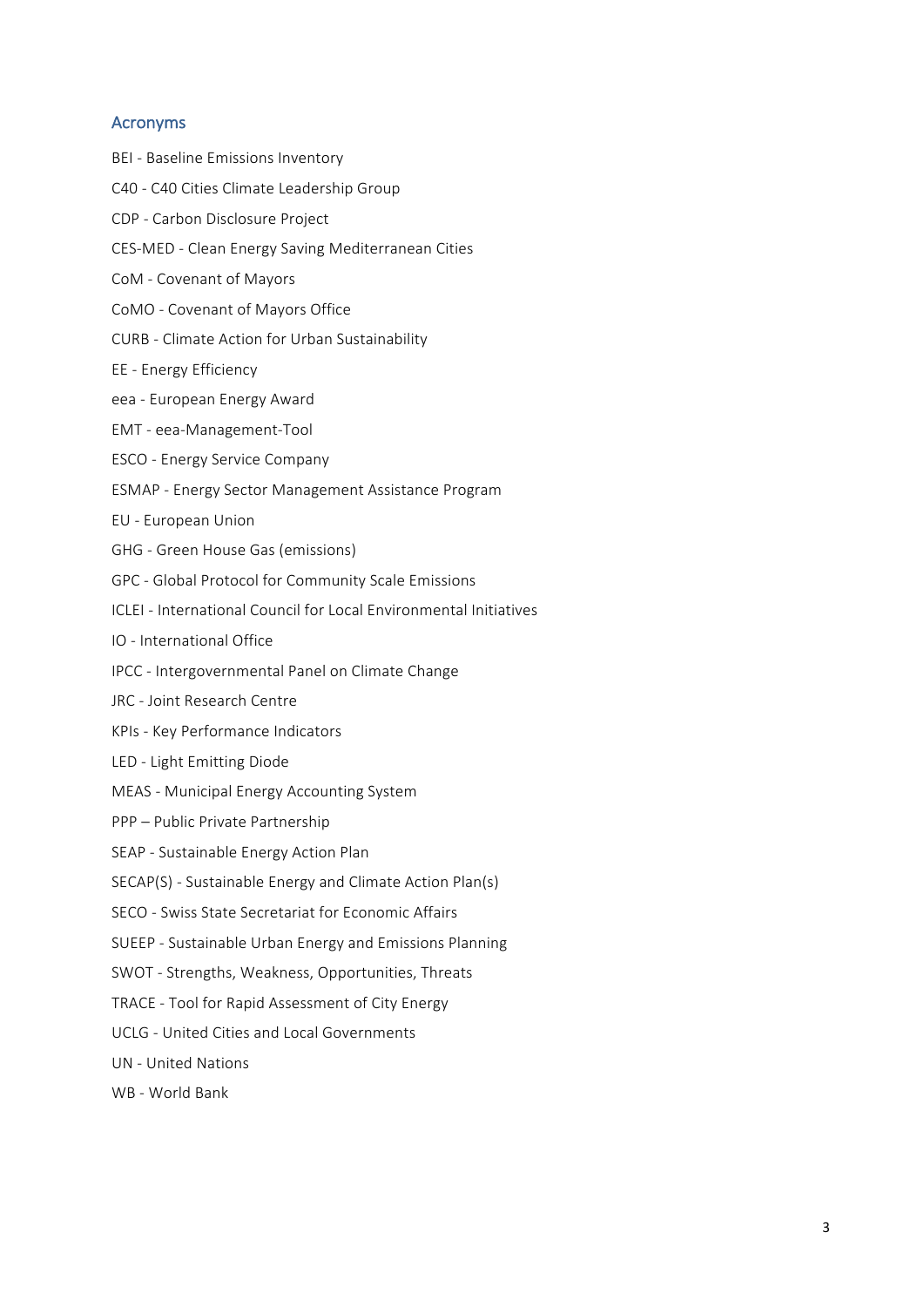# I. Introduction

Almost half of the world's population lives in urban areas, where they consume approximately 70 % of the world's energy production and generate the same proportion of the world's Green House Gas (GHG) emissions. This highlights the increasing relevance of energy management in cities and the crucial role of local governments to mitigate climate change. Energy management, however, is an ambitious undertaking for local governments in developing and emerging economies. Many of them face important challenges linked with limited local capacity and access to resources in order to effectively plan, manage and monitor local energy policy and climate impacts.

Aside from receiving support for the improvement of service delivery, local governments are seeking guidance for the development and implementation of integrated and cross-cutting energy and climate policy. This relates to the manner in which cities plan their urban development and foster the participation of citizens and stakeholders in target-setting, planning and decision-making. An increasing number of tools has been developed to help local governments define priorities, set their own local energy policies and work towards the achievement of national climate targets.

This policy brief proposed by the Swiss State Secretariat for Economic Affairs (SECO) provides an overview of some of the most widely used approaches internationally: Covenant of Mayors, Compact of Mayors, Tool for Rapid Assessment of City Energy<sup>1</sup> (TRACE), Climate Action for Urban Sustainability (CURB) and the European Energy Award (eea). SECO has implemented several projects in Rumania and in the Ukraine and supported the introduction of energy-planning processes in Morocco and Tunisia, based on the eea. It has chosen this approach based on the experience of more than 700 Swiss municipalities (approx. 4.5 Mio inhabitants) using the eea successfully with more than 400 being certified (Label "Cité de *l'Energie"*/eea). Some of them have used the eea in combination with other approaches like the Covenant of Mayors.

Indeed, an increasing number of cities chose to use several approaches and tools at a time, thus enhancing the support provided at different stages of the energy planning cycle. This paper highlights the specific characteristics, strengths and challenges of each approach and assesses the way they can be effectively combined, should cities decide to use more than one tool at a time. Furthermore, in an effort to identify opportunities for cooperation and leverage important synergies among donors and cooperation agencies, this paper emphasises some of the specific features of the eea, drawing from SECO's experience, and the eea compares to other, similar approaches used in international contexts.

**Section** II presents an overview of five of the most commonly referenced international approaches and tools for energy and climate management. **Section III** identifies some of the distinctive characteristics of the approaches, summarised in table 1.0. **Section IV** focuses on some of the specific characteristics of the eea and how it can be effectively combined with other approaches and tools. **Section V** provides an overview on how the tools discussed in this paper interact with each other and with the municipal energy planning cycle. It concludes on how countries can effectively engage in more than one approach at a time.

**NOTE:** The information and data used in this paper have been collected based on a desk review and thanks to the review and information provided by representatives from the CoM Office, the World Bank and its ESMAP Programme, the Forum European Energy Award, the Swiss *Energiestadt* Association and Cities Alliance. All tools assessed in this paper, however, undergo a continuous process of review; some of them will be updated shortly. The analysis provided in this paper reflects the status of March 2017.

 $1$  TRACE can be (but is not systematically) used in combination with the World Bank's Sustainable Urban Energy and Emissions Planning (SUEEP) Approach, which however will not be further discussed in this paper (information on SUEEP is provided at: http://siteresources.worldbank.org/INTURBANDEVELOPMENT/Resources/336387-1369969101352/Ostojic-et-al.pdf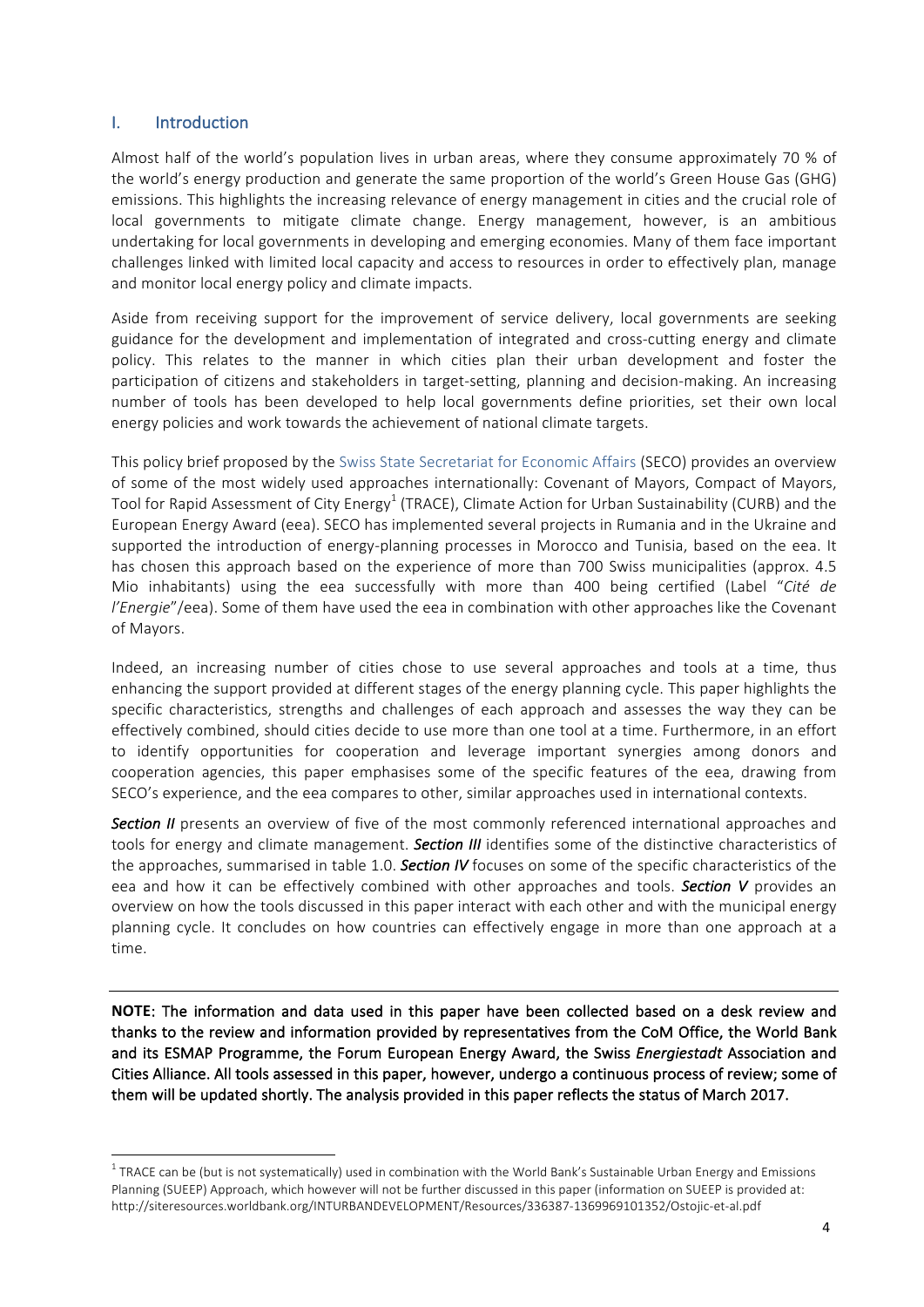# II. Overview of approaches and tools

This section provides a brief summary of the most commonly referenced international approaches and tools for energy and climate management. The list is not exhaustive but represents a selection of the most widely used approaches internationally, including in developing and emerging economies.

# European Energy Award<sup>®</sup>

| Creation              | The European Energy Award (eea) was established in 2003, based on the Swiss<br>"Energiestadt/Cité de l'énergie" Label (1990). The founding parties are Switzerland, Austria<br>and Nordrhein-Westfalen (Germany).                                                                                                                                                                                                                     |  |  |  |  |
|-----------------------|---------------------------------------------------------------------------------------------------------------------------------------------------------------------------------------------------------------------------------------------------------------------------------------------------------------------------------------------------------------------------------------------------------------------------------------|--|--|--|--|
| Management            | The eea management structure is based on the principle of subsidiarity: National eea<br>designated authorities manage the national eea processes and certification. At the<br>international level, the Forum European Energy Award, an Association (e.V.) registered in<br>Brussels (Belgium), with its managing eea Office (IO) based in Zurich (Switzerland), assures the<br>coordination, harmonisation and quality of the system. |  |  |  |  |
| Currently<br>involved | 1346 municipalities, 40 million inhabitants, 8 countries (+3 pilot countries)                                                                                                                                                                                                                                                                                                                                                         |  |  |  |  |

The European Energy Award (eea) is a quality management and certification system for municipalities and regions. It supports local authorities in establishing interdisciplinary planning approaches and implementing effective energy and climate policy measures. The national (or in some cases regional) eea organisation refers the municipality to an accredited eea advisor, who provides technical and organisational support for the municipality throughout the entire eea process. The eea is based on a **process of continuous improvement, ensuring that committed municipalities continually increase energy efficiency, the share of renewable energy use, and that energy considerations are mainstreamed in urban and urban-mobility planning.** The process includes the following steps:

- 1- High-level commitment: Municipalities take a top-level decision to enter the eea process. They designate staff for this purpose and register with the national or regional organisation before entering the process.
- 2- Energy Team: The municipality sets up a working group (or dedicated commission) charged with implementing the eea process and leading the entire planning cycle. The team is composed of municipal key persons, both public servants and municipal council members from different municipal departments. If considered relevant, it may include other local public authorities, civil society groups and private sector representatives.
- 3- Initial energy review: Based on the eea-Management-Tool (EMT), the Energy Team and the eea review the municipality's current energy and climate policy, achievements, impacts and areas that provide potential for improvement. The eea tool  $-$  a catalogue of 79 measures  $-$  takes into account a municipality's full scope of action regarding energy and climate protection policy based on six (6) areas: urban and spatial planning; municipal buildings and infrastructure; supply and disposal (incl. energy, electricity, water, waste); mobility; internal organization; cooperation and communication. It includes both quantitative indicators (emissions inventories, share of renewables, etc.) and qualitative, more process-oriented indicators proposing concrete actions to be taken in order to reduce emissions, increase the share of renewables, achieve savings and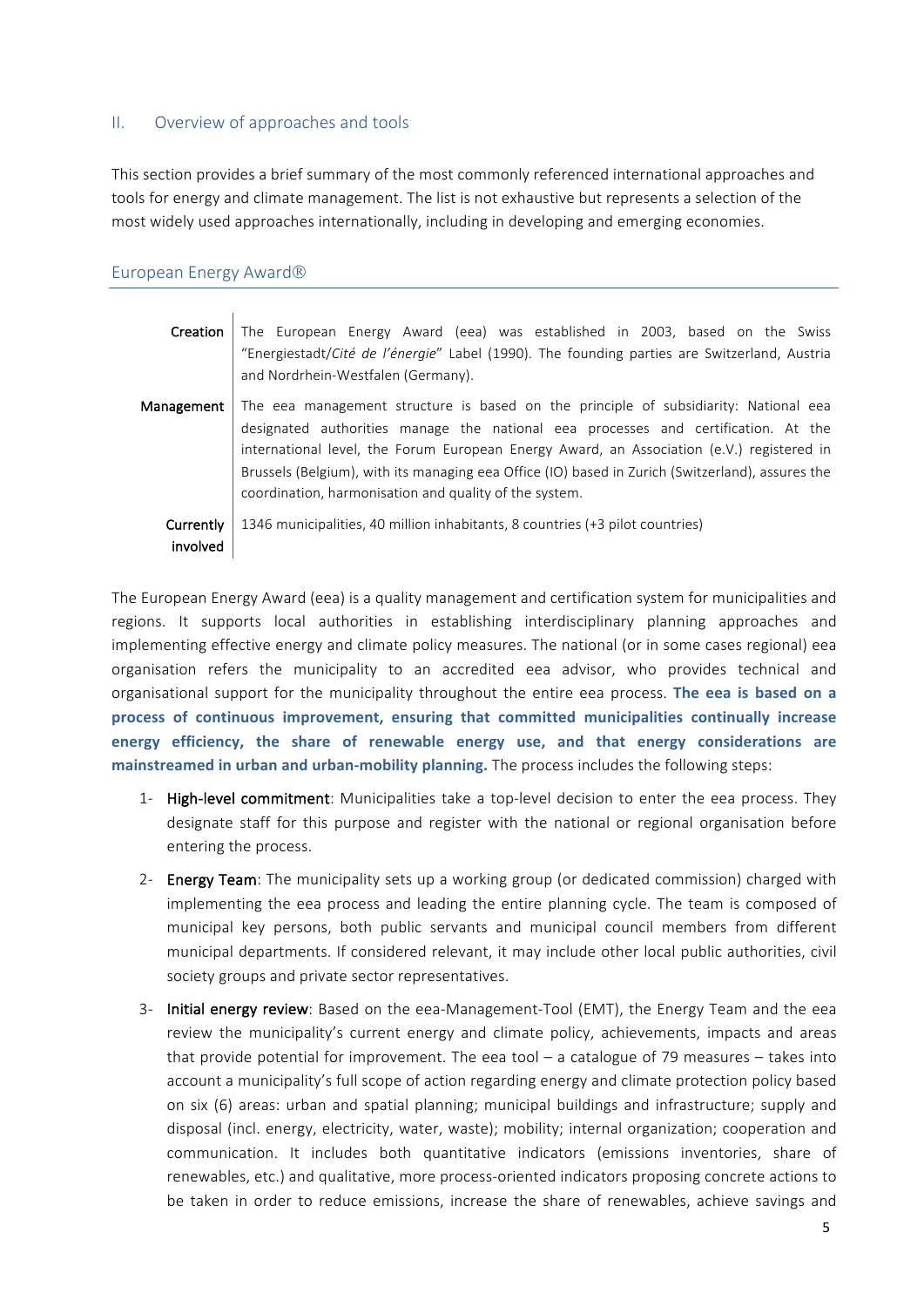other benefits for the municipality. A report sets out the municipality's specific strengths and weaknesses, and identifies needs and opportunities to take action.

- 4- Energy policy program, incl. targets and activities: Based on the results from the initial energy review, the Energy Team prepares an energy policy program, with a binding set of activities for subsequent years and sets out responsibilities and deadlines. This program is comparable with a "Sustainable Energy and Climate Action Plan (SECAP)," e.g. Covenant of Mayors below.
- 5- Project implementation: Policymakers, public administration and private stakeholders implement the municipal activity program. Guidance for decision-making and implementation are delivered through the national eea organisation, depending on the country.
- 6- Monitoring and internal auditing: An interdisciplinary Energy Team with the help of an eea advisor conduct an annual, internal audit (assisted self-assessment) in order to review the status of implementation, assess intermediary results and check for the achievement of locally set targets.
- 7- External audit (every four years): If the internal audit shows that a municipality has reached at least 50% of the 79 measures proposed (and given its scope of action), it is referred to an external audit, which must be completed and renewed every four years.
- 8- Certification, award and benchmarking: Once both the eea auditor and the national eea organisation have confirmed a municipality's outstanding energy and climate performance, based on the results of the external audit, the municipality is awarded the "eea"; or the "eea Gold" label (if it has reached more than 75% of total measures).

# Covenant of Mayors

| Creation              | The Covenant of Mayors (CoM) was launched by the European Commission in 2008, following<br>the adoption of the European Union Climate and Energy Package the same year.                                                                                                                                                                                                                                                                                                                                                                                                                                                                                                                                                                                                                                                                                                                                                                                                 |
|-----------------------|-------------------------------------------------------------------------------------------------------------------------------------------------------------------------------------------------------------------------------------------------------------------------------------------------------------------------------------------------------------------------------------------------------------------------------------------------------------------------------------------------------------------------------------------------------------------------------------------------------------------------------------------------------------------------------------------------------------------------------------------------------------------------------------------------------------------------------------------------------------------------------------------------------------------------------------------------------------------------|
| Management            | At the international level, the Covenant of Mayors Office (CoMO), located in Brussels, Belgium,<br>is responsible for the coordination and operational management of the initiative. The Joint<br>Research Centre (JRC), based in Italy, is an EU research centre on energy issues and one of the<br>6 EU research centres of the EU territory. The JRC assists the CoMO in assessing the<br>Sustainable Energy and Climate Action Plans (SECAPS) submitted by CoM members and<br>providing comments on the submitted Baseline-Emissions-Inventories (BEI) and action plans.<br>As the scientific and technical arm of the European Commission, it provides signatories with<br>technical guidelines and templates to support the delivery of their Covenant of Mayors<br>commitments as well as to monitor implementation and results. It collaborates with EU<br>projects such as CES-MED to adapt guidelines and templates to the specificities on non-EU<br>States. |
|                       | At national levels, Covenant Coordinators provide strategic guidance, financial and technical<br>support to signatory cities; and Covenant Supporters (e.g. networks of local authorities) are<br>charged with promotional activities and facilitating the sharing of experience.                                                                                                                                                                                                                                                                                                                                                                                                                                                                                                                                                                                                                                                                                       |
| Currently<br>involved | 6900 signatories, 213 Million inhabitants, 54 countries                                                                                                                                                                                                                                                                                                                                                                                                                                                                                                                                                                                                                                                                                                                                                                                                                                                                                                                 |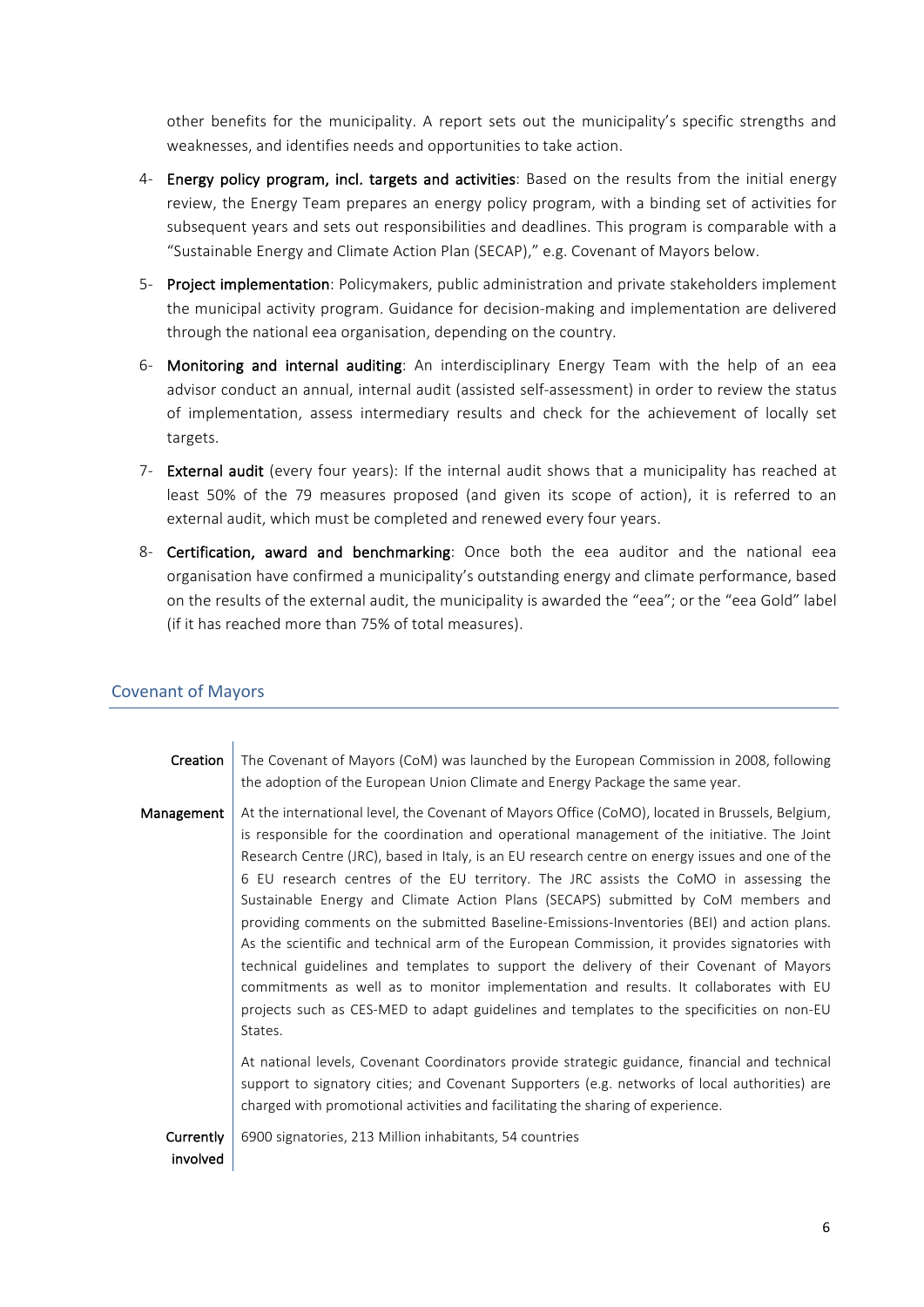After the adoption in 2008 of the EU Climate and Energy Package, the European Commission launched the Covenant of Mayors (CoM) to endorse and support the efforts deployed by local authorities in the implementation of sustainable energy policies. As the only movement of its kind mobilising local and subnational actors around the fulfilment of EU objectives (applicable to EU Member States) – the Covenant of Mayors is often considered an exceptional model of multi-level governance by European institutions.

The Covenant of Mayors is a step-by-step initiative aimed to facilitate the development of local Sustainable Energy and Climate Action Plans (SECAPs) for cities to reduce emissions by 40% until 2030. The 40% target is set on the basis of a GHG emissions inventory referring to a baseline year and compared with a "business as usual" curve.

The compulsory sectors covered by the CoM are: municipal buildings, public lighting, transport/ mobility, and communication. Additional sectors (e.g., urban planning, electricity and heat production from renewable sources, solid waste and waste water management) may be included in the SECAP, if they provide opportunities for municipal governments to reduce emissions.

Specifically, signatories of the CoM agree to:

- Prepare a Baseline Emission Inventory (BEI) within the year following adhesion;
- Submit a SECAP<sup>2</sup> (approved by the municipal council) within the year following adhesion (a lengthy and detailed guidelines document for SECAP preparation is available);
- Publish periodically (every 2 years after submission of their SECAP) an Implementation Report stating the degree of implementation of the action plan, intermediate results and emissions reductions achieved;
- Promote their activities and involve local citizens/stakeholders, including the organisation of Local Energy Days; and
- Spread the message of the CoM, encouraging other local authorities to join and by contributing to events and thematic workshops.

# Tool for Rapid Assessment of City Energy<sup>3</sup> (TRACE)

| Creation                                                                                                                                                                                                                     | The Tool for Rapid Assessment of City Energy (TRACE) was developed by the Energy Sector<br>Management Assistance Program (ESMAP), a global technical assistance programme<br>administered by the World Bank in 2010. |  |  |  |
|------------------------------------------------------------------------------------------------------------------------------------------------------------------------------------------------------------------------------|----------------------------------------------------------------------------------------------------------------------------------------------------------------------------------------------------------------------|--|--|--|
| The tool can be downloaded from the ESMAP website. In a partnership with ESMAP, the<br>Management<br>World Bank Institute provides a TRACE e-learning course for the use of TRACE by city<br>governments and their partners. |                                                                                                                                                                                                                      |  |  |  |
| Currently<br>involved                                                                                                                                                                                                        | 70 cities (from which 32 in Mexico)                                                                                                                                                                                  |  |  |  |

 $^2$  The newly established SECAP (launched in January and enforced since October 2015) encompasses previous SEAP sectors as described here above and is strengthened with climatic concerns through two additional chapters on adaptation and risks mitigation. These two chapters are compulsory elements of the SECAP format.

 $3$  TRACE will be included in the comparative table as part of the World Bank's SUEEP Approach.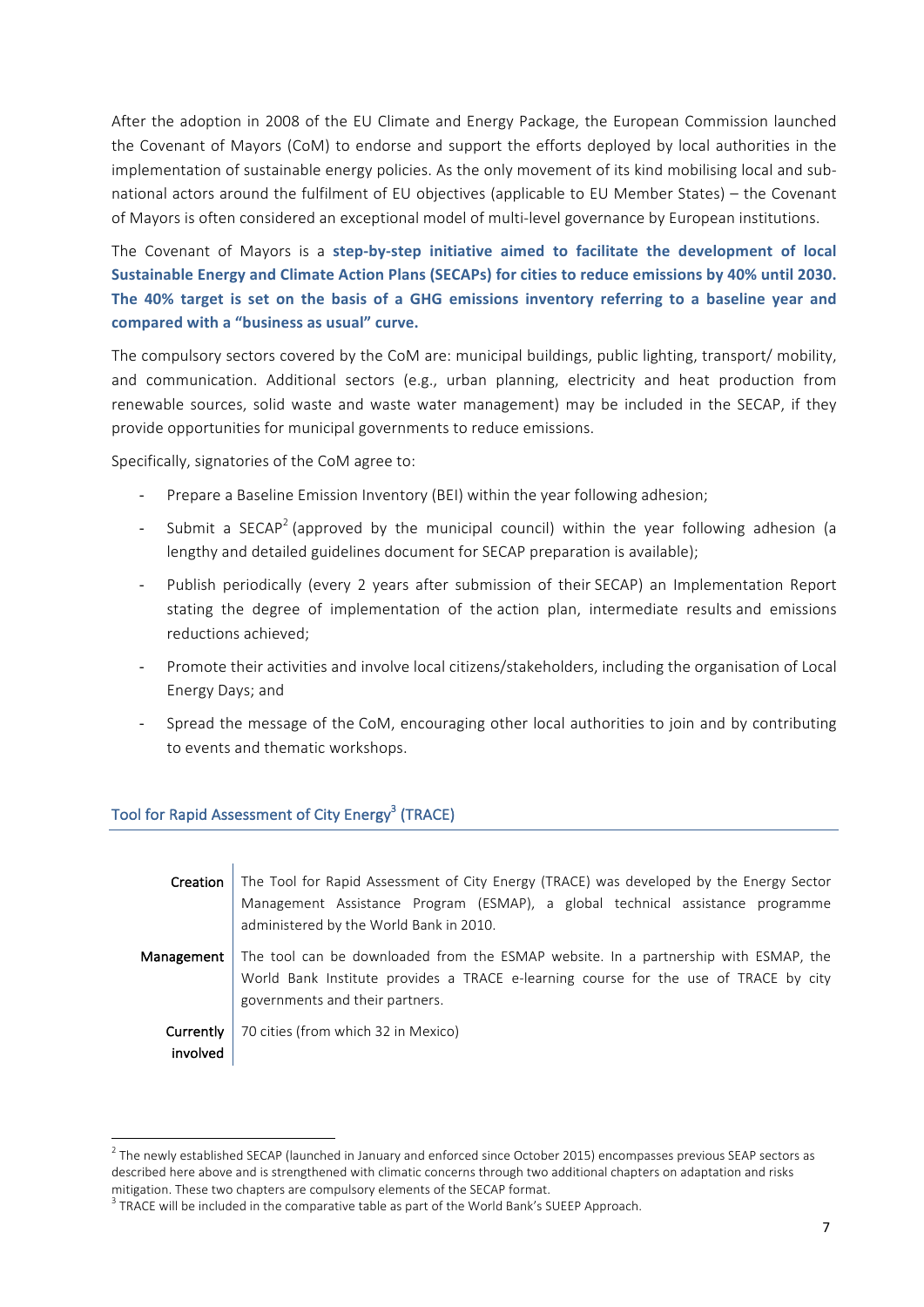The Tool for Rapid Assessment of City Energy (TRACE) was developed in 2010 by the World Bank and is a decision-support tool designed to help cities quickly identify under-performing sectors, evaluate **improvement and cost-saving potential, and prioritise sectors and actions for energy efficiency (EE) intervention.** It covers six (6) municipal sectors: passenger transport, municipal buildings, water and wastewater, public lighting, solid waste, green power and heat. A new version of TRACE (2.0), currently under development, will add three additional sectors: residential & commercial buildings as well as urban industry.

TRACE consists of three modules to be undertaken over a 3-month period: an energy benchmarking module which compares 28 key performance indicators (KPIs) among 64 peer cities<sup>4</sup>, a sector prioritisation module which identifies sectors that offer the greatest potential with respect to energy-cost savings (e.g. urban transport, buildings, water and wastewater management, public lighting and municipal waste), and an intervention selection module which functions like a "playbook" of approximately 100 tried-and-tested energy efficiency measures and recommendations (including models for public-private-partnership (PPP), leasing, ESCO financing and municipal financing) based on over 190 case studies. This module helps cities select locally appropriate energy efficiency interventions and calculate preliminary financial analysis (through built-in intervention models/ calculators).

TRACE is designed with the intention to involve city decision makers in the deployment process. It starts with benchmark data collection, goes through an on-location assessment involving experts and decision makers, and ends with a final report to city authorities with recommendations of EE interventions tailored to the city's individual context.

#### Compact of Mayors

| Creation              | The Compact of Mayors was launched at the 2014 United Nations Climate Summit by UN<br>Secretary-General Ban Ki-moon and his Special Envoy for Cities and Climate Change, Michael R.<br>Bloomberg.                                                                                                                                                                                                  |
|-----------------------|----------------------------------------------------------------------------------------------------------------------------------------------------------------------------------------------------------------------------------------------------------------------------------------------------------------------------------------------------------------------------------------------------|
| Management            | On an international level, the reporting platforms (carbonn® Climate Registry) and the CDP<br>(formerly Carbon Disclosure Project) are respectively managed by the Bonn Centre for Local<br>Climate Action and Reporting (carbonn® Centre), hosted by the Local Governments for<br>Sustainability (ICLEI) World Secretariat in Germany, and by the CDP headquartered in London,<br>United Kingdom. |
|                       | There are no management structures at national levels. The Compact of Mayors is a public<br>reporting space for cities to report independently on their climate data, via the Web.                                                                                                                                                                                                                 |
| Currently<br>involved | 392 cities, 362 Million inhabitants, 78 countries.                                                                                                                                                                                                                                                                                                                                                 |

The Compact of Mayors was launched by UN Secretary-General Ban Ki-moon and his Special Envoy for Cities and Climate Change, Michael R. Bloomberg, under the leadership of the world's global city networks – C40 Cities Climate Leadership Group (C40), ICLEI – Local Governments for Sustainability (ICLEI) and the United Cities and Local Governments (UCLG) with support from UN-Habitat, the UN's lead agency

 $4$  http://www.esmap.org/TRACE (TRACE 2.0 will include data from 97 cities).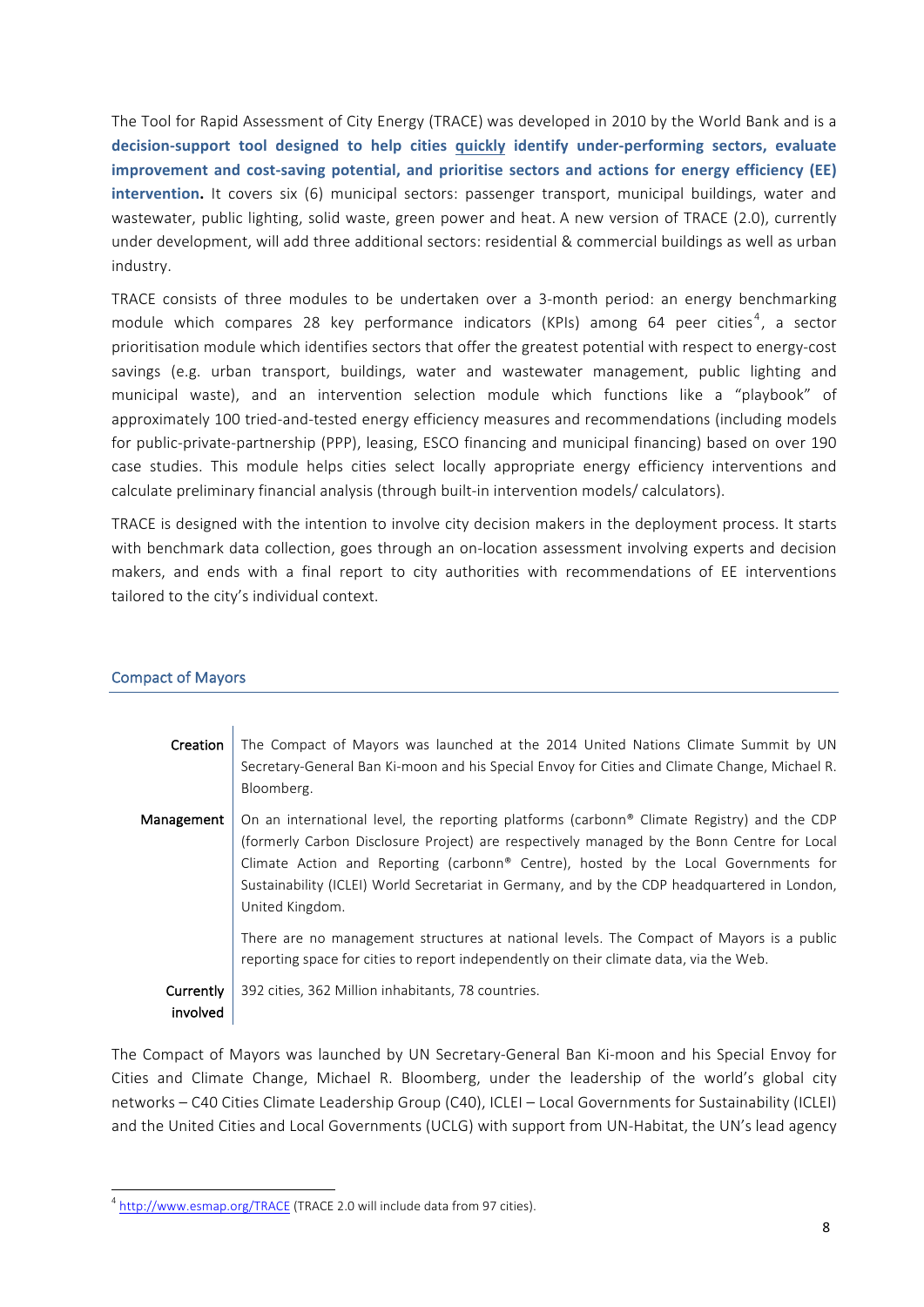on urban issues<sup>5</sup>. The Compact of Mayors is a **global coalition of mayors and city officials committing to** reduce local greenhouse gas emissions, enhance resilience to climate change and track their progress **publicly**. It is an agreement by city networks – and by their members – to fight climate change in a consistent and complimentary manner to national efforts.<sup>6</sup>

The Compact (i) collects climate data that cities are already reporting in a transparent manner, and makes it available on a single platform; (ii) builds on existing cooperative efforts, partnering with other initiatives to better measure and communicate the impact of city action; and (iii) brings attention to, and quantifies, city action and its impact.

Cities engaged with the Compact commit to the following mitigation and adaptation measures:

- a. Mitigation: reduce GHG emissions, measure community emissions, set data-based targets for the future, develop climate action plans
- b. Adaptation: address the impacts of climate change, identify climate hazards, assess vulnerabilities, develop climate adaptation plans

Cities are expected to register and report data through the carbonn Climate Registry or CDP platform (formerly the "Carbon Disclosure Project"). A significant amount of the technical assistance to cities under CURB comes in the form of a GHG inventory based on the Global Protocol for Community Scale Emissions (GPC). The GPC requires the city to measure and disclose a comprehensive inventory of GHG emissions and to total these emissions using two distinct but complementary approaches. One captures emissions from both production and consumption activities taking place within the city boundary, including some emissions released outside the city boundary. The other categorizes all emissions into "scopes," depending on where they physically occur. Following this investment, the city identifies climate hazards and sets its own measurable targets based on which it will establish action plans to (a) reduce GHG emissions and (b) adjust to actual and expected climate change impacts. The establishment of the action plan is based on the CURB tool (see below) simulating expected climate impacts of planned actions. Once the action plans are established, the city has met all of the Compact of Mayors requirements. It will be expected to report its progress on mitigation and adaptation annually.

# Climate Action for Urban Sustainability (CURB) $^7$

| Creation              | The Climate Action for Urban Sustainability (CURB) Tool was pre-launched by the World Bank in<br>partnership with C40 during the COP20 in Lima, Peru, and officially launched in 2016 in<br>partnership with C40 and Compact of Mayors. |
|-----------------------|-----------------------------------------------------------------------------------------------------------------------------------------------------------------------------------------------------------------------------------------|
| Management            | World Bank, C40 Climate Leadership Group, Compact of Mayors and Cities Alliance                                                                                                                                                         |
| Currently<br>involved | 130 cities                                                                                                                                                                                                                              |

CURB is a dynamic energy and climate impact modelling and simulation tool that helps municipal governments and local climate planners *understand* the energy and emission implications of specific **climate interventions** for their local context. It demonstrates that by reducing their environmental

 <sup>5</sup> http://www.compactofmayors.org/history/. 

 $^6$  http://www.compactofmayors.org/content/uploads/sites/14/2015/07/Compact-of-Mayors-Full-Guide\_July2015.pdf.

 $7$  CURB will be included in the comparative table as part of the Compact of Mayors approach.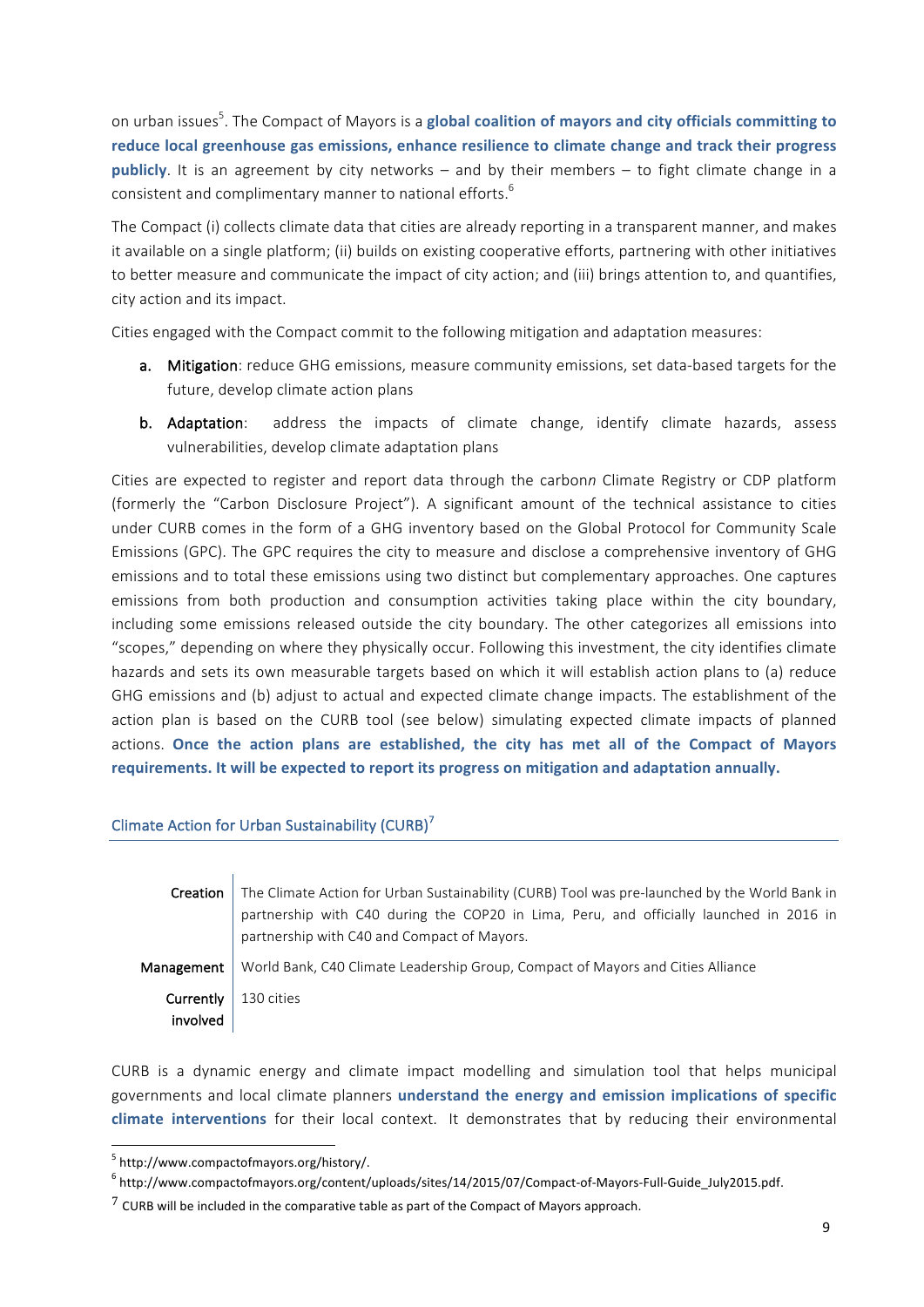impact, cities can achieve a variety of local benefits including improved health and air quality, job creation and economic growth, energy independence, while often saving resources. CURB aims to help cities assess the implications of policy and technology interventions by allowing them to evaluate their cost, feasibility, and impact. It responds to local realities through a flexible and modular design, allowing users to focus on the information (e.g. energy or emission impacts, cost savings, etc.) that is most relevant to their cities' priorities.

The CURB Tool helps cities simulate the projected impacts of technology interventions on energy demand, cost, and GHG emissions (it might further include air quality impacts, currently under discussion). The impacts are put in the perspective of a city's overall energy and emissions profile (based on the city's data on current performance, e.g. a GHG emissions inventory). The simulation helps cities (a) understand the projected emissions/ energy demand trajectory in a business-as-usual scenario, (b) set local emissions/ energy targets, (c) benchmark against peer cities, and (d) prioritize feasible interventions based on expected cost savings, emission abatement, energy use reduction, and complexity/cost of implementation. Financial implications include lifetime implementation costs, annual savings and payback period. Impact modeling draws upon a set of data provided by the city on current energy performance where available, and provides a set of global proxy data for where gaps exist in the city's own data.

All tools developed as part of CURB are made freely available to the public. In this way, any city or organisation can not only access and use them, but also build on them to help meet evolving needs of different cities around the world. C40 also maintains an online exchange platform for cities participating in CURB which includes:

- a comprehensive document library, where the community can upload and share presentations, reports, articles, case studies and other files with the C40 community.
- A complementary discussion forum, where city representatives can engage one another in an adhoc, informal manner, share knowledge, and ask questions of the community.
- A people directory helps members of the C40 Community connect directly.
- C40 Exchange calendar serves as an inventory of past and upcoming webinars, workshops, and conferences on a diverse range of topics that directly relate to the projects, constraints and successes of C40 cities.

Finally, a 'helpdesk function' is also provided to provide ongoing technical support for cities during the CURB lifecycle. This is designed to help them in the process of developing their inventory to meet the requirements of the GPC and Compact of Mayors. This technical support will be provided primarily through the dedicated consultant team.

# III. Overview of distinctive characteristics

Based on a selection of indicators, this section provides a comparative overview of 10 distinctive characteristics associated with the approaches and tools presented above, their aims, focus and how they relate to the municipal energy planning cycle. A summary is provided in Table 1.0 (*see below*).

- 1- Mitigation versus adaptation measures: With the exception of the eea, which includes a few adaptation measures (linked with urban planning), all approaches discussed in this paper focus on climate change mitigation.
- 2- Main target user: All approaches target municipal governments (municipal administration and council) as the primary beneficiary and owner of the planning process.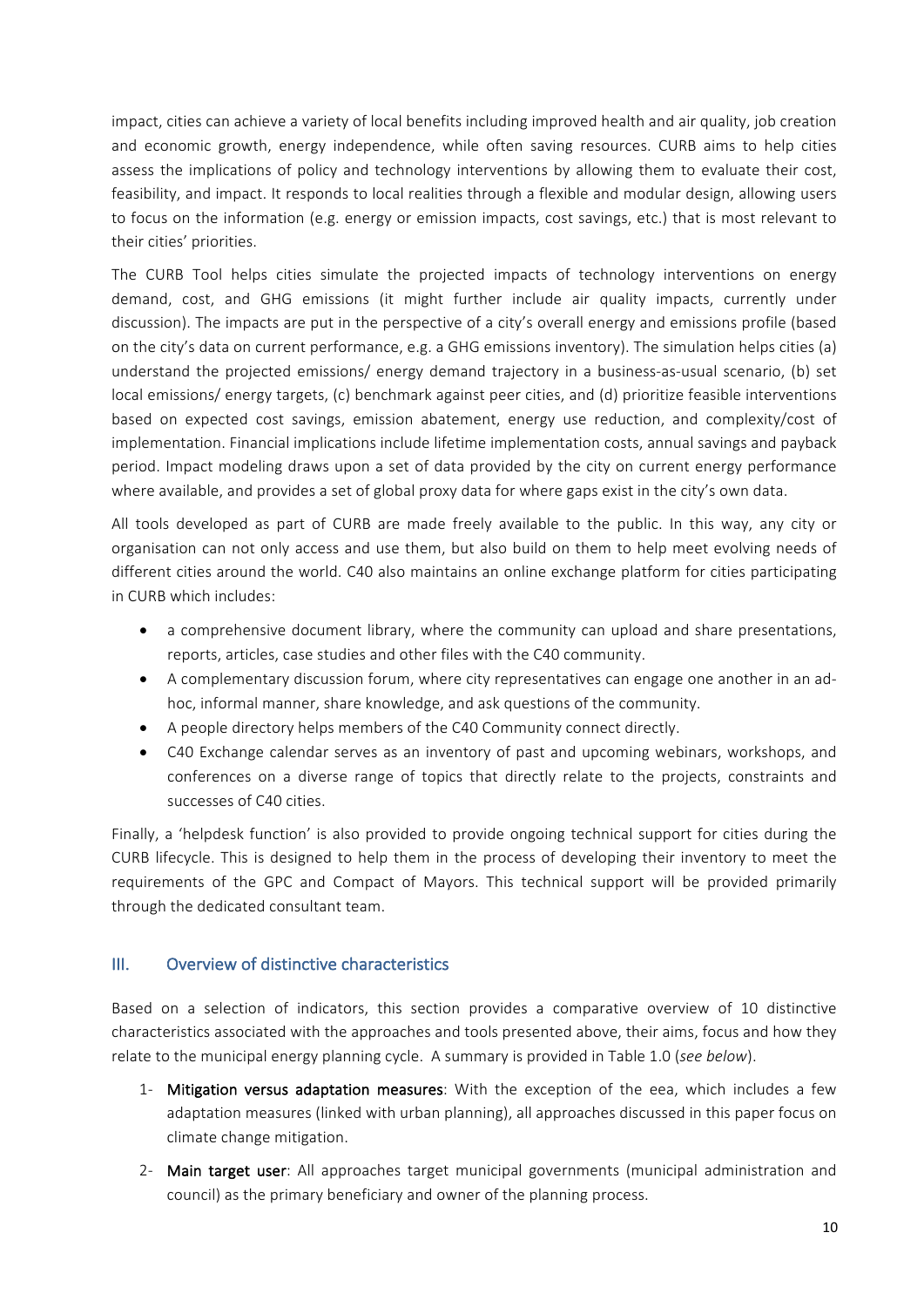- 3- Implication of national government: With the exception of the Covenant of Mayors in developing country contexts, the eea is the only approach proposing (and recommending) a very active and permanent engagement of the National Government (e.g. National designated eea authority) working hand in hand with private advisors (e.g. local companies or individual experts).
- 4- Planning cycle phases covered: All approaches cover the three initial stages of the Planning Process (commitment, diagnostic and planning). The eea, through its national offices, is the only one to deliver tools for project *implementation*. The Covenant of Mayors, the Compact of Mayors and the eea request the municipality to monitor progress on a regular basis. While as the Covenant of Mayors monitors progress made on the SECAP and associated emissions reductions, the Compact of Mayors focuses on yearly achieved overall emissions reductions; the eea requires municipalities to assess their performance based on an (inter)nationally standardised catalogue of 79 measures (including both quantitative and qualitative indicators). Based on the monitoring, the eea is the only approach proposing an external audit and certification scheme/label for outstanding performance.
- 5- Duration of the full cycle: The establishment of an action plan lasts between a few weeks (TRACE/ CURB, if quality data is available), to two months (eea) and up to 3 years (Compact of Mayors), depending on the city-size, the level of details and the data required for the establishment of the plan. The eea certification must be renewed every 4 years.
- 6- Cost of Implementation/ Business Model: The cost of engaging with a particular approach or tool is assessed from both a municipal and a national perspective, indicating additional/ external financing sources. The eea is the only approach to be expected to "stand alone," with no or very little (international) subsidies for initial reviews, planning and monitoring. This means that municipal and national governments are expected to financially contribute to the sustainable operation and quality-insurance of the system. The use of all other tools – created on an open source basis  $-$  is "free of charge" for municipal and national governments, thanks to subsidies provided by international organisations (e.g. EU, World Bank, international donors, etc.). The eea fees for pilot and developing countries have been substantially reduced (e.g. Morocco). For cities seeking certification, an additional audit fee will be charged.
- 7- Local Investment in Human Resources: The introduction of all tools requires an active engagement – and important time commitment – of local authorities. To assist local teams (in data gathering, analysis, the development of action plans, monitoring etc.), international donors usually support the mobilisation of external advisors. In Europe, eea advisors, trainers and auditors are accredited by the National Designated Authority, contracted by municipal governments and remunerated (regularly) on a mission-base.
- 8- Advisory services provided to local governments: All approaches discussed in this paper are based on external assistance to local governments, acting as facilitators. A key difference of the eea is the accreditation of advisors and auditors, based on an application and training process led by the National Designated Authority. Cities thus choose from a list of qualified (and nationally accredited) experts to engage in "assisted" self-assessments, planning, implementation and monitoring. In all cases, investments by local authorities are relatively high; a strong local commitment is required for any approach or tool to be effective and eventually, owned by local actors. Some eea-countries like Luxembourg deploy a number of "free advisory days" (e.g. 30/ year) to city governments engaged in the process. In Switzerland, eea-municipalities can apply for project implementation support, to mention a few examples.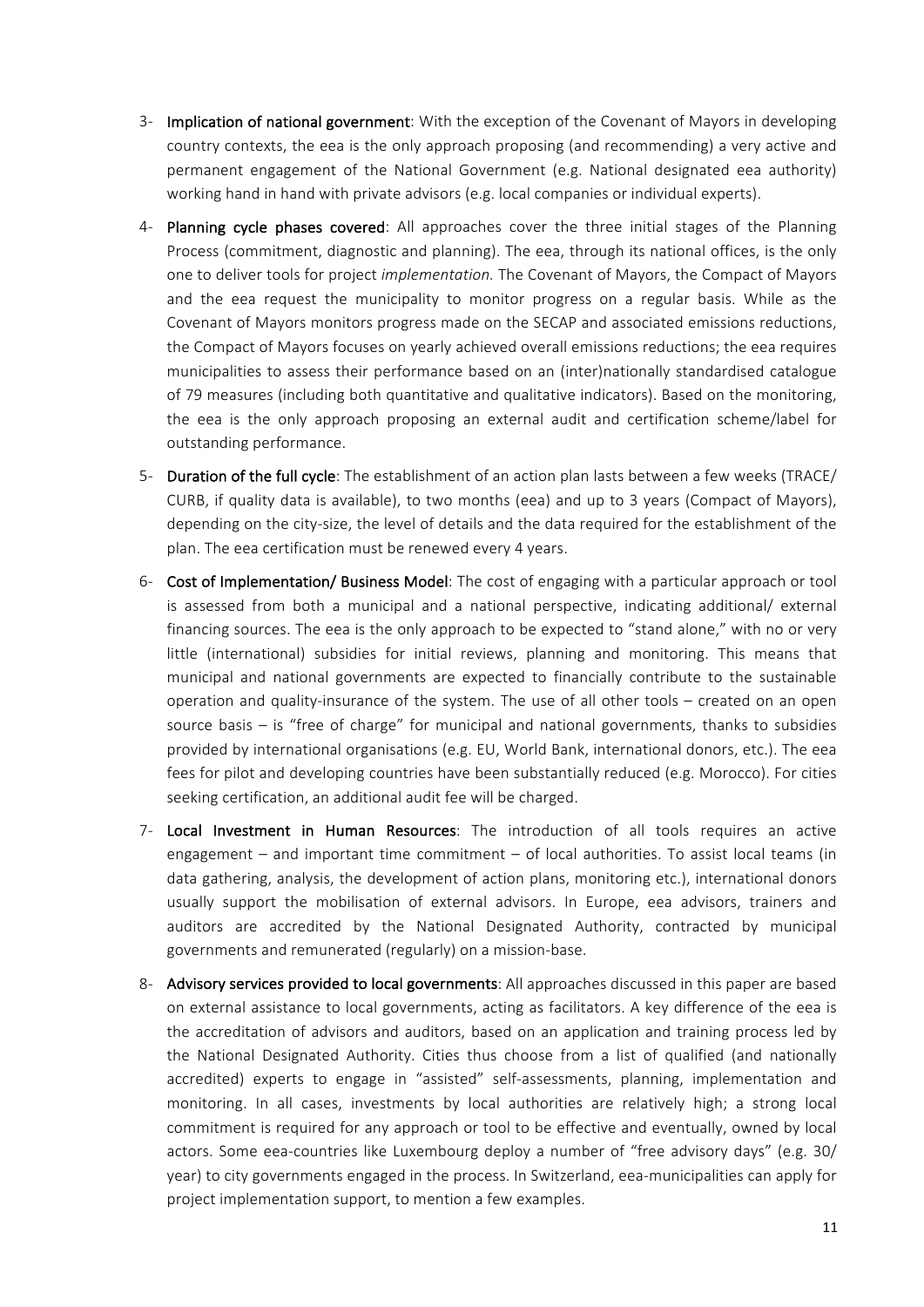- 9- Sectors covered: Another key difference identified is the coverage of sectors. The most emissions-intensive sectors managed by the city are included in all approaches and tools, although the Covenant of Mayors considers that not all of them are compulsory. The eea pledges for a more holistic approach, including additional sectors like urban planning, internal organisation/ finance, and communication/ awareness.
- 10- User profile: The Covenant of Mayors, which is actively promoted by the EU, has the highest number of signatory cities, followed by the eea. All approaches and tools apply to all sizes of cities. However, most cities engaged with the eea are small or medium-sized; the Covenant of Mayors, CURB and TRACE apply to all sizes of cities with TRACE being more adapted to larger city contexts.

Table 1.0 summarises the comparison of approaches, based on the 10 distinctive features discussed above. For the purpose of comparison, the Compact of Mayors approach is linked with the CURB tool; this reflects the recent decision of the Compact of Mayors initiative to recommend CURB as the preferred tool for energy planning. There is currently, however, no obligation for TRACE or CURB users to sign the Compact of Mayors.

As stated above, some of the features apply to all or several approaches and tools simultaneously, with some variations. Others only apply to a single approach or tool (for example, the possibility to certify cities, based on the eea label).

The following colour code has been used to indicate:

**Aspects that fully apply; key components/ strengths Aspects that apply partially** Aspects that do not apply/ are not available Unique characteristics of the  $e e a^{\circledast}$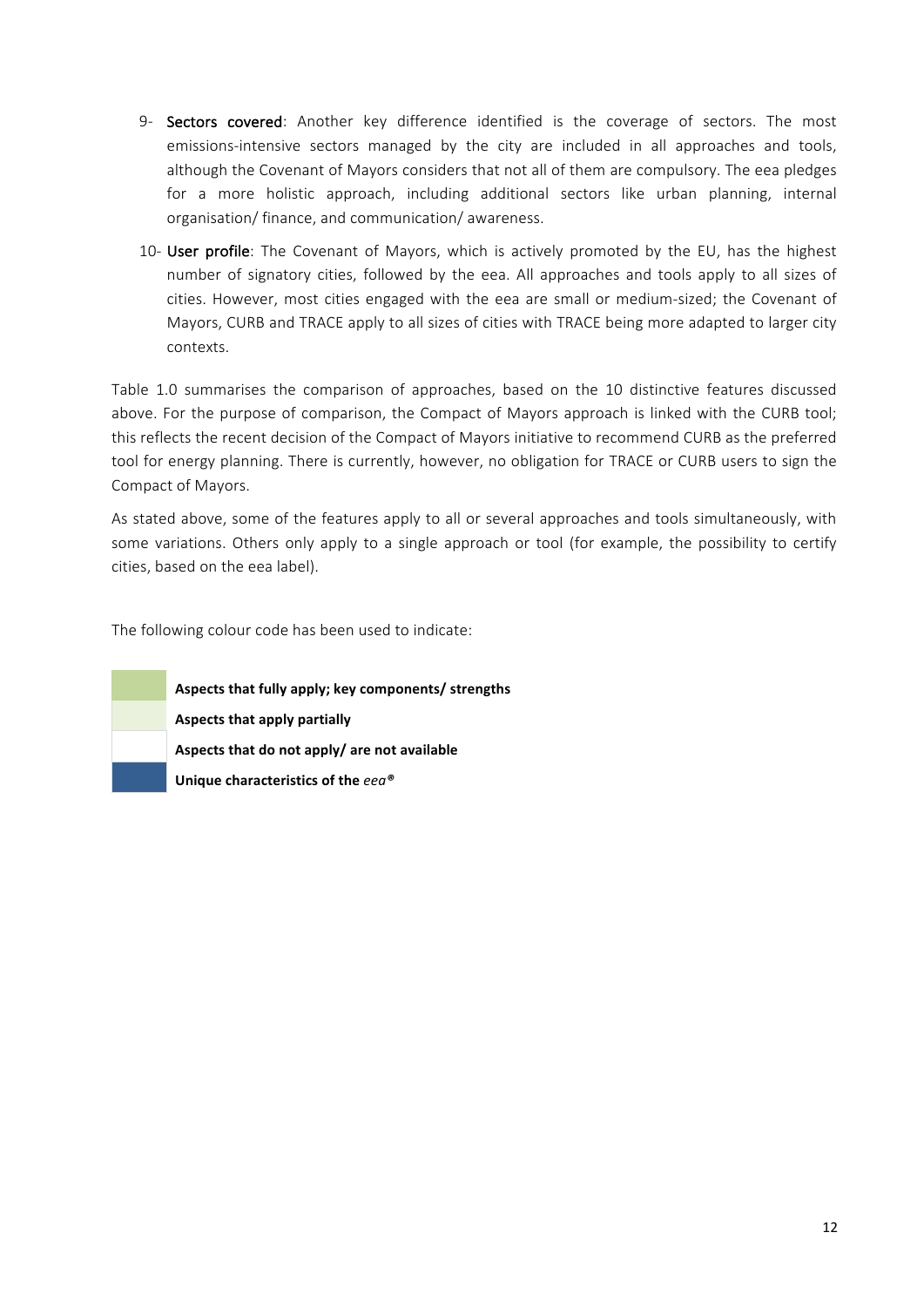|                                    | <b>European Energy Award (eea)</b>                                | <b>Covenant of Mayors/ SECAP</b> | <b>TRACE</b>             | <b>Compact of Mayors - CURB</b>   |
|------------------------------------|-------------------------------------------------------------------|----------------------------------|--------------------------|-----------------------------------|
|                                    | 1- Focus on climate change                                        |                                  |                          |                                   |
| Mitigation                         |                                                                   |                                  |                          |                                   |
| <b>Adaptation/ Resilience</b>      | Only marginal focus: 2/79 measures refer                          |                                  |                          | Signatories of the Compact        |
|                                    | to adaptation/resilience.                                         |                                  |                          | commit to adaptation measures.    |
|                                    | 2- Beneficiary                                                    |                                  |                          |                                   |
| <b>Municipal Governments</b>       |                                                                   |                                  |                          |                                   |
| Groups of municipalities           |                                                                   |                                  |                          |                                   |
|                                    | 3- Governance of the process                                      |                                  |                          |                                   |
| National Commitment required       | National designated eea authority                                 | National focal point             |                          |                                   |
| Local coordination unit required   | <b>Municipal Energy Team</b>                                      | <b>CoM Local Coordinator</b>     | Municipal "Leadership"   | <b>Municipal departments</b>      |
|                                    | 4- Providing guidance on the following planning/ management steps |                                  |                          |                                   |
| Commitment                         |                                                                   |                                  |                          |                                   |
| Diagnostic                         |                                                                   |                                  |                          |                                   |
| Planning                           |                                                                   |                                  |                          |                                   |
| Implementation                     | Country-specific toolboxes                                        |                                  |                          |                                   |
| Internal monitoring/reporting      | <b>Annual reporting</b>                                           | Monitoring (every 2 years)       |                          | 3 target years (at any frequency) |
| External monitoring, certification | Validity: 4 years                                                 |                                  |                          |                                   |
|                                    | 5- Duration of the planning-management cycle                      |                                  |                          |                                   |
| Establishment of action plan       | 2-6 months                                                        | 4-6 months                       | 3-months                 | Approx. 1 month up to 3 years     |
| Evaluation/reporting               | Yearly                                                            | Every 2 years                    |                          | Any frequency                     |
| Validity of certification          | 4 years                                                           |                                  |                          |                                   |
|                                    | 6- Cost of implementation (fees, contracting)/ Business Model     |                                  |                          |                                   |
| For cities (or their partners)     | In Europe: Annual licence fee, fixed by the                       | Free of charge                   | Free of charge (publicly | Free of charge                    |
|                                    | national eea organisation; EUR 500 -                              |                                  | available)               |                                   |
|                                    | 2'000/ city, depending on the number of                           |                                  |                          |                                   |
|                                    | inhabitants; free of charge in Luxemburg.                         |                                  |                          |                                   |
|                                    | EUR 1'000 for pilot cities participating                          |                                  |                          |                                   |
|                                    | without a national authority                                      |                                  |                          |                                   |
|                                    | Auditors fee (approx. EUR 3'000/ city                             |                                  |                          |                                   |
|                                    | every 4 years)                                                    |                                  |                          |                                   |
| For national governments           | Annual licence fee in pilot and developing                        |                                  |                          |                                   |
|                                    | countries (in and near Europe): EUR                               |                                  |                          |                                   |
|                                    |                                                                   |                                  |                          |                                   |

# Table 1.0: Distinctive characteristics of energy planning and monitoring frameworks (and associated tools)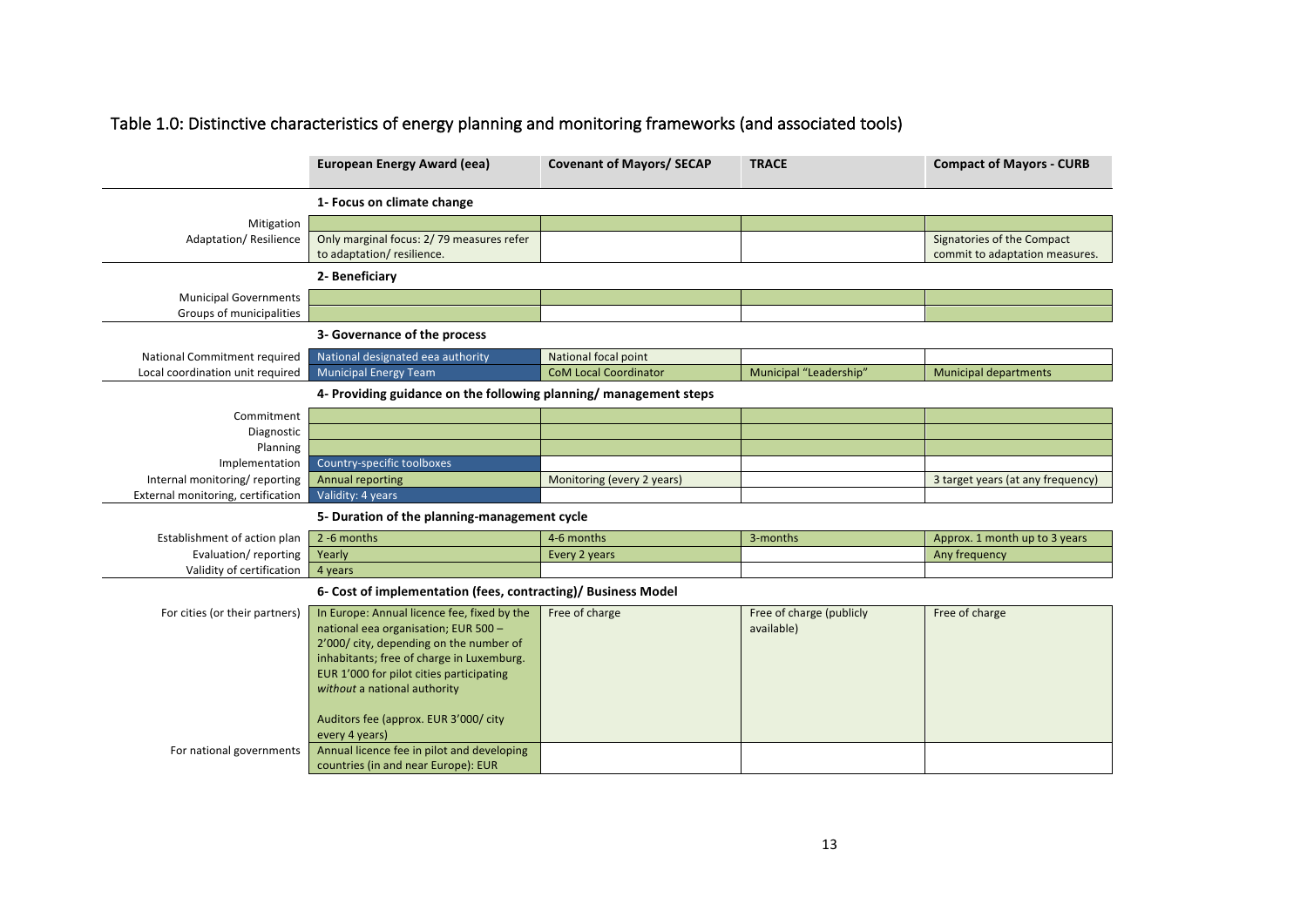|                                          | <b>European Energy Award (eea)</b>                                                                                                                             | <b>Covenant of Mayors/ SECAP</b>                                                                                                               | <b>TRACE</b>                                                                                         | <b>Compact of Mayors - CURB</b>                                                                                                                                                         |
|------------------------------------------|----------------------------------------------------------------------------------------------------------------------------------------------------------------|------------------------------------------------------------------------------------------------------------------------------------------------|------------------------------------------------------------------------------------------------------|-----------------------------------------------------------------------------------------------------------------------------------------------------------------------------------------|
|                                          | 5'000/year<br>Membership fee <sup>8</sup> (EUR 2'000/y.)                                                                                                       |                                                                                                                                                |                                                                                                      |                                                                                                                                                                                         |
| Subsidies/ donors                        | In Europe: national authorities in charge<br>of energy/environment/municipalities<br>In extra-European contexts: international<br>donors/ national governments | <b>EU Institutions:</b><br><b>European Commission, Committee</b><br>of the Regions, European<br>Parliament, European Investment<br><b>Bank</b> | World Bank/ ESMAP (in the<br>context of World Bank activities)<br>and other donors (e.g. GEF)        | <b>Compact of Mayors:</b><br><b>Bloomberg Philanthropies</b><br><b>CURB:</b><br><b>World Bank</b><br><b>Bloomberg Philanthropies</b><br><b>Children's Investment Fund</b><br>Foundation |
| <b>Business Model</b>                    | Nationally self-sustained (stand-alone)<br>process based on cities' financial<br>contribution<br>Financing of the Forum eea based on<br>national contributions | Fully subsidized by the EU                                                                                                                     | In the context of World Bank<br>activities, ESMAP/WB may<br>provide support for TRACE<br>deployment. | <b>Compact of Mayors: fully</b><br>subsidized by:<br>$-C40$<br>- ICLEI<br>- UCLG<br><b>UN-Habitat</b>                                                                                   |
|                                          | 7- Local investment in Human Resources required                                                                                                                |                                                                                                                                                |                                                                                                      |                                                                                                                                                                                         |
| Investment in HR (country)               | National office (part-time staff)<br>eea Trainers (mission-based)<br>eea Advisors (mission-based)<br>eea Auditors (mission-based)                              | <b>Coordination Office</b><br><b>Supporting Organizations</b>                                                                                  |                                                                                                      | External consultant (if internal<br>team coordinator not available)                                                                                                                     |
| Investment in HR (city)                  | Decision-makers<br><b>Energy Team</b><br>Technical (project) teams                                                                                             | Decision-makers<br>1 CoM coordinator/ city                                                                                                     | Decision-makers<br>Technical agents in charge of<br>energy/environment                               | Decision-makers<br><b>Team coordinator</b><br>Technical agents in charge of<br>energy/environment                                                                                       |
|                                          | 8- Advisory services provided to local governments:                                                                                                            |                                                                                                                                                |                                                                                                      |                                                                                                                                                                                         |
| For the diagnostic                       | Nationally accredited eea advisors<br>(sponsored by national/regional<br>organization or by municipalities)                                                    | EU sponsored consultants                                                                                                                       | Potentially supported by<br>ESMAP/WB (e.g. business<br>model)                                        | Independent consultants:<br>support by the WB team upon<br>request and for World Bank<br>territories                                                                                    |
| For planning                             | Nationally accredited eea advisors<br>(sponsored by national/regional<br>organization or by municipalities)                                                    | EU sponsored consultants                                                                                                                       | Potentially supported by<br>ESMAP/WB (e.g. business<br>model)                                        | Independent consultants:<br>support by the WB team upon<br>request and for World Bank<br>territories                                                                                    |
| For project design and<br>Implementation | Often through the same eea advisor (in<br>some countries sponsored by nat.<br>government, e.g. 30 days/year/city in<br>Luxemburg)                              |                                                                                                                                                |                                                                                                      |                                                                                                                                                                                         |

 $8$  Participation at the Forum eea (Annual meetings)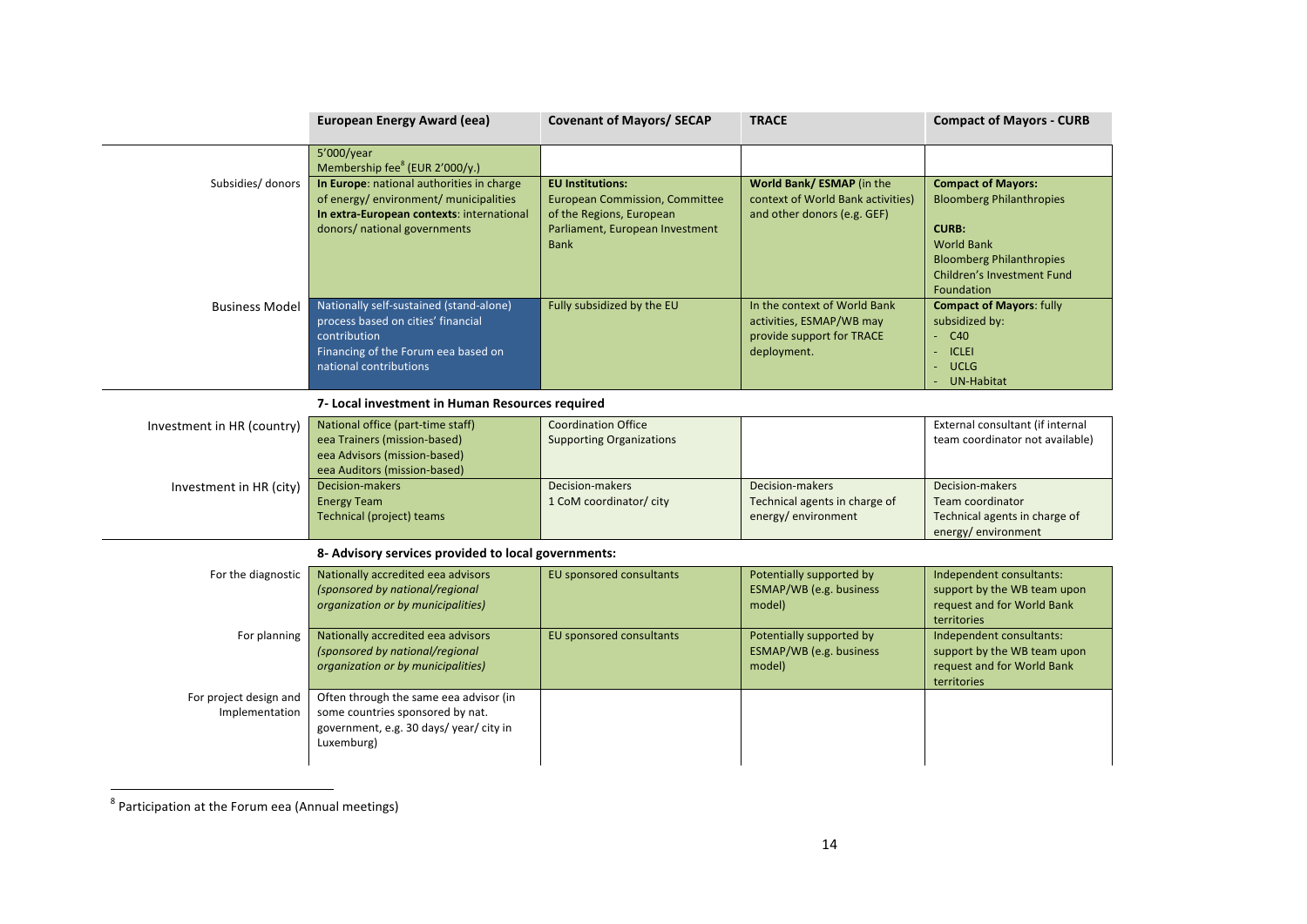|                                   | <b>European Energy Award (eea)</b>                              | <b>Covenant of Mayors/ SECAP</b>                                                          | <b>TRACE</b>              | <b>Compact of Mayors - CURB</b> |
|-----------------------------------|-----------------------------------------------------------------|-------------------------------------------------------------------------------------------|---------------------------|---------------------------------|
| Monitoring                        | Nationally accredited eea advisors                              |                                                                                           |                           | Under CoM platform compliance   |
| Audit                             | Nationally accredited eea auditors<br>In Europe: paid by cities |                                                                                           |                           |                                 |
|                                   | 9- Sectors covered                                              |                                                                                           |                           |                                 |
| <b>Urban Planning</b>             |                                                                 | If opportunities identified                                                               |                           |                                 |
| <b>Municipal Buildings</b>        |                                                                 | Compulsory                                                                                |                           |                                 |
| Private/ residential buildings    | <b>Estimates</b>                                                |                                                                                           |                           |                                 |
| Industry                          | Estimates                                                       |                                                                                           |                           |                                 |
| Public Lighting                   |                                                                 | Compulsory                                                                                |                           |                                 |
| <b>Electricity Production</b>     |                                                                 | If opportunities identified                                                               |                           |                                 |
| <b>Heat Production</b>            |                                                                 | If opportunities identified                                                               |                           |                                 |
| Solid Waste Management            |                                                                 | If opportunities identified                                                               |                           |                                 |
| Water/ Waste Water                |                                                                 | If opportunities identified                                                               |                           |                                 |
| Transport/Mobility                |                                                                 | Compulsory                                                                                |                           |                                 |
| Access to energy                  |                                                                 |                                                                                           |                           | Newly introduced in version 2.0 |
| Internal organization             |                                                                 |                                                                                           |                           |                                 |
| Communication, citizen engagement |                                                                 |                                                                                           |                           |                                 |
|                                   | 10- User profile                                                |                                                                                           |                           |                                 |
| Number of municipalities          | 1 346 user cities                                               | 5 896 signatories<br>16 countries (Europe)<br>9 countries (South Mediterranean<br>Region) | 27 cities<br>17 countries | 130+ cities                     |
| Number of inhabitants             | 40 Million                                                      | Not specified                                                                             | 45 Million inhabitants    | To be confirmed                 |

Number of inhabitants 10 Million 10 Million 2012 10 Mot specified 15 Million inhabitants To be confirmed 15 Million inhabitants To be confirmed 15 Million inhabitants To be confirmed 1998 10 Million inhabitants To be confi

Average size of user city **Small to medium**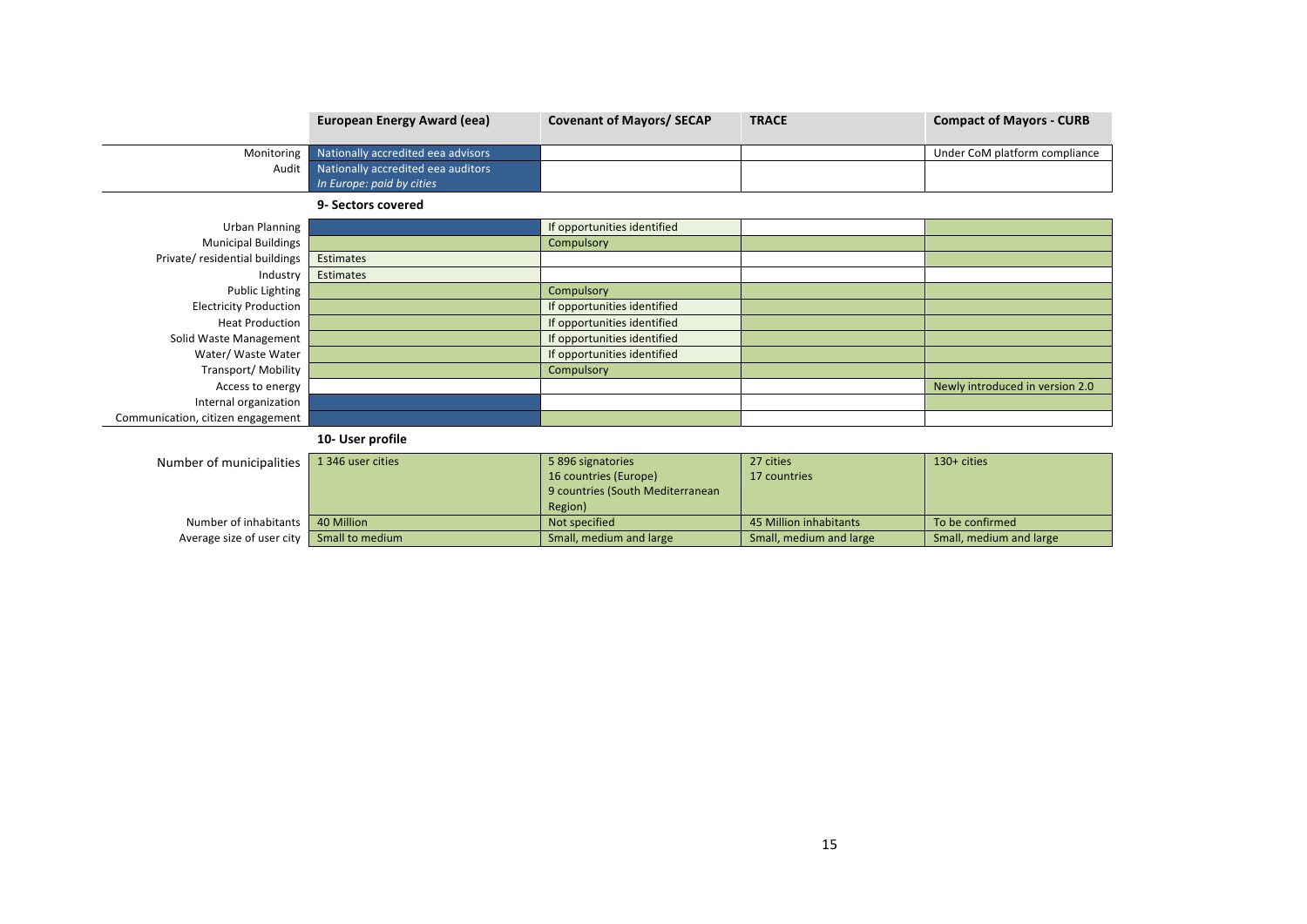## IV. The European Energy Award in connexion with other approaches and tools

The eea, like all other instruments and approaches, aims to provide guidance and support for sustainable energy planning and management at the municipal level. Similar to the other approaches included in this analysis, it focuses on climate change mitigation, rather than adaptation and resilience. 

#### **Special characteristics and unique strengths of the eea**

Its unique strengths can be summarised as follows: the eea is (a) a process-based quality-management system providing guidance for city governments to engage in a **holistic and continuous cycle** of engagement in sustainable energy and climate management, including both qualitative and quantitative indicators; it (b) proposes a catalogue of 79 concrete (implementation-oriented) measures, based on international best-practice, for city governments to choose from and prioritise; it (c) facilitates annual monitoring and comparison with peer cities, based on a common, standardised and nationally adapted grading tool (with the possibility to benchmark cities' performance over time, within and across countries); and (d) it allows cities to eventually get **certified** for outstanding energy policy and performance.

The eea special characteristics are presented below:

# 1- Facilitating the engagement of local governments in a continuous process of self**assessment and progressive improvement in energy and climate management**

The eea engages local governments in a *continuous* process of engagement and progressive improvement over years. Most approaches considered for city-based energy management provide instruments for baseline assessments, target-setting and planning (energy balance, GHG inventories, simulations based on benchmark data, scenario modelling, etc.). Implementation and monitoring, however, is generally left up to the local government. The eea specifically calls for cities to continuously monitor progress and compare with peer cities, based on a *common* national framework of measures and indicators, providing the basis for annual monitoring (internally) and eventually, certification (external audit). Nationally accredited eea advisors (local experts from public or private sectors) facilitate the planning and internal monitoring. Even small steps towards the achievement of a 100% on each measure can be recognised and rewarded, based on the eea monitoring system.

## **2- Strengthening local governance by supporting a holistic approach to energy and climate management**

The eea methodological framework structure and contents reflect the need for a *holistic* local approach to energy and climate management, beyond the implementation of isolated projects. Like other approaches it supports interventions in the generally recommended technical areas that a city can directly control (e.g. buildings, public lighting, and transport, electricity/ heat/ cold production, disposal/ waste and waste water management). In addition to these areas and unlike other approaches, it encourages the city to consider additional aspects related to internal governance and organisation (e.g. establishment of municipal Energy Teams; allocation of local resources and budgeting; municipal training programs, etc.);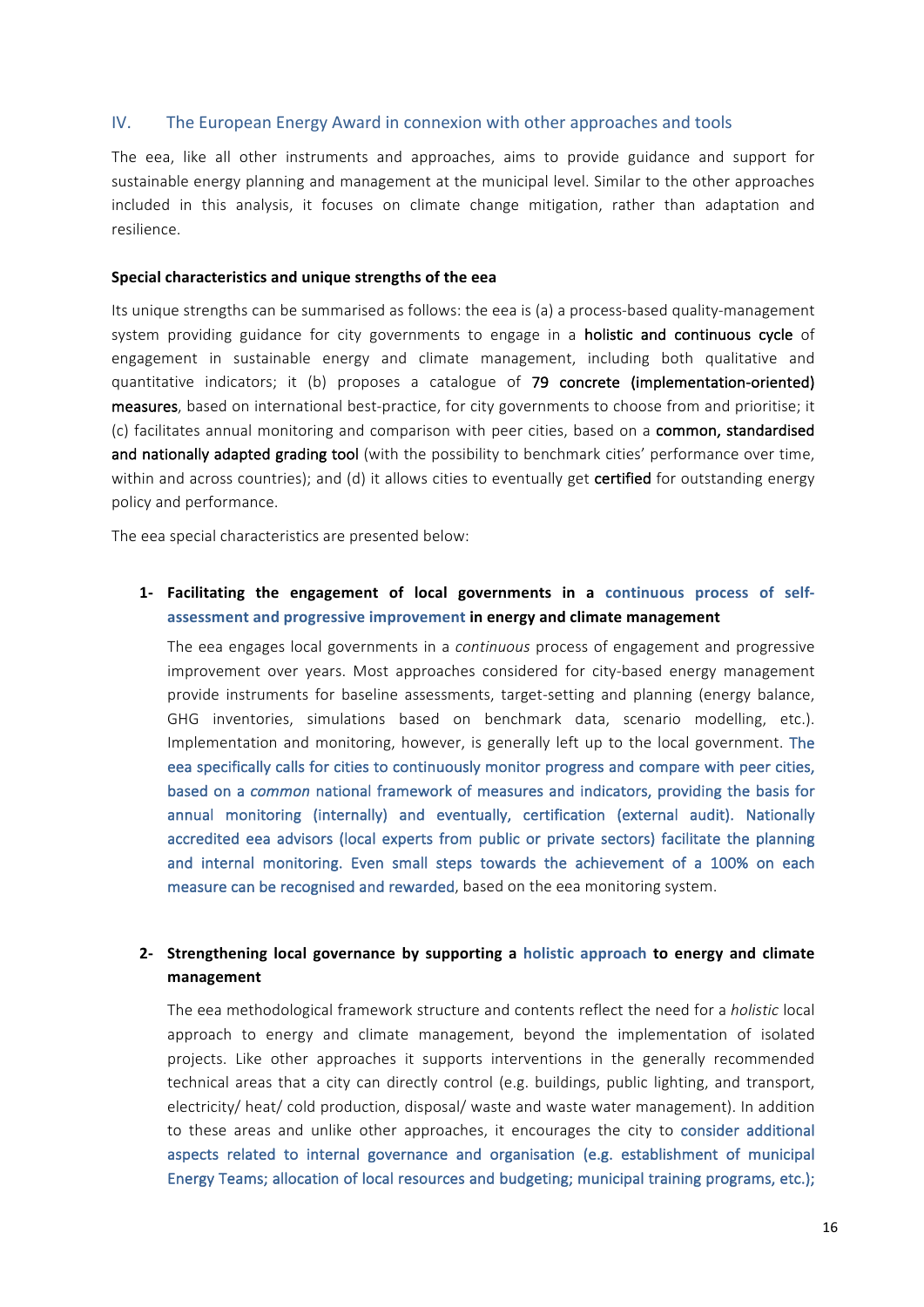urban and spatial planning and cooperation/ communication (with other administrative levels, municipalities and regions; with public, civil and private sector stakeholders), referring to the city government as a facilitator, co-investor and regulator.

#### **3- Minimising barriers of entry for the city**

Compared with other approaches and tools, the efforts associated with preliminary data collection for a city to engage in energy planning are relatively modest in the eea process. Most approaches urge the city to conduct a GHG emissions inventory and/ or to establish an energy balance/ audit, as part of the initial review process. Data collection, however, is timeconsuming, given that data is often unavailable, inaccessible, unreliable or out-dated. To speed up the process and facilitate analysis based on incomplete data bases, some tools (like TRACE and CURB) provide proxy data. The eea does not require quantitative data collection prior to the establishment of an activities program. It however, rewards cities that have done so, by providing them with higher scores. The eea initial energy review conducted at the beginning of the process is a SWOT-Analysis (Strengths, Weakness, Opportunities, and Threats) of the current local energy policy situation, a review of what the city has already achieved, is currently doing and planning to do, compared with best national and international practice (e.g. 79 measures). The eea framework thus recognises data collection as a measure in itself and as a first step to take informed action: for instance, if the city decides to establish a Municipal Energy Accounting System (i.e. measure n° 2.1.3 of the eea Catalogue of Measures), it will be required to make an inventory of municipal buildings, counters, energy bills, etc. as a first step to progressively reach a 100% on that specific measure. Such inventories, however, are not a prerequisite to enter the eea planning process.

#### 4- Providing guidance for implementation, based on international best practice

Most approaches and tools help cities identify priority sectors, based on initial assessments (e.g. energy consumption, costs and GHG emissions). Based on these, tools like TRACE or CURB evaluate the reduction potentials and projected cost-savings, thus allow city governments to set targets based on their own data and the use of complementary international proxy data. Most of the approaches leave it open to the cities and their advisors, however, to define the specific actions to be taken. The eea, TRACE<sup>9</sup> and CURB provide further guidance for implementation, by proposing a menu of 60 (TRACE), 75 (CURB) and 79 (eea) measures or international best-practice action to improve the energy performance of a city. The eea catalogue measures is regularly adjusted based on inputs from peer cities worldwide (i.e. Annual Calibration Meeting). In addition to the catalogue, national eea organisations (e.g. Swiss Association of Energy Cities) usually provide a large set of tools associated with each measure, thus helping cities move from planning to implementation.

# **5-** Measuring increasing performance thanks to a standardised framework of indicators for **continuous self-assessment over time and benchmarking among peer-cities**

The indicators usually provided for initial assessments and reporting (e.g. Covenant and Compact of Mayors) are quantitative, allowing cities to set emissions baselines and estimate

 $9$  Similarly, TRACE proposes a « playbook » of approximately 60 energy efficiency measures.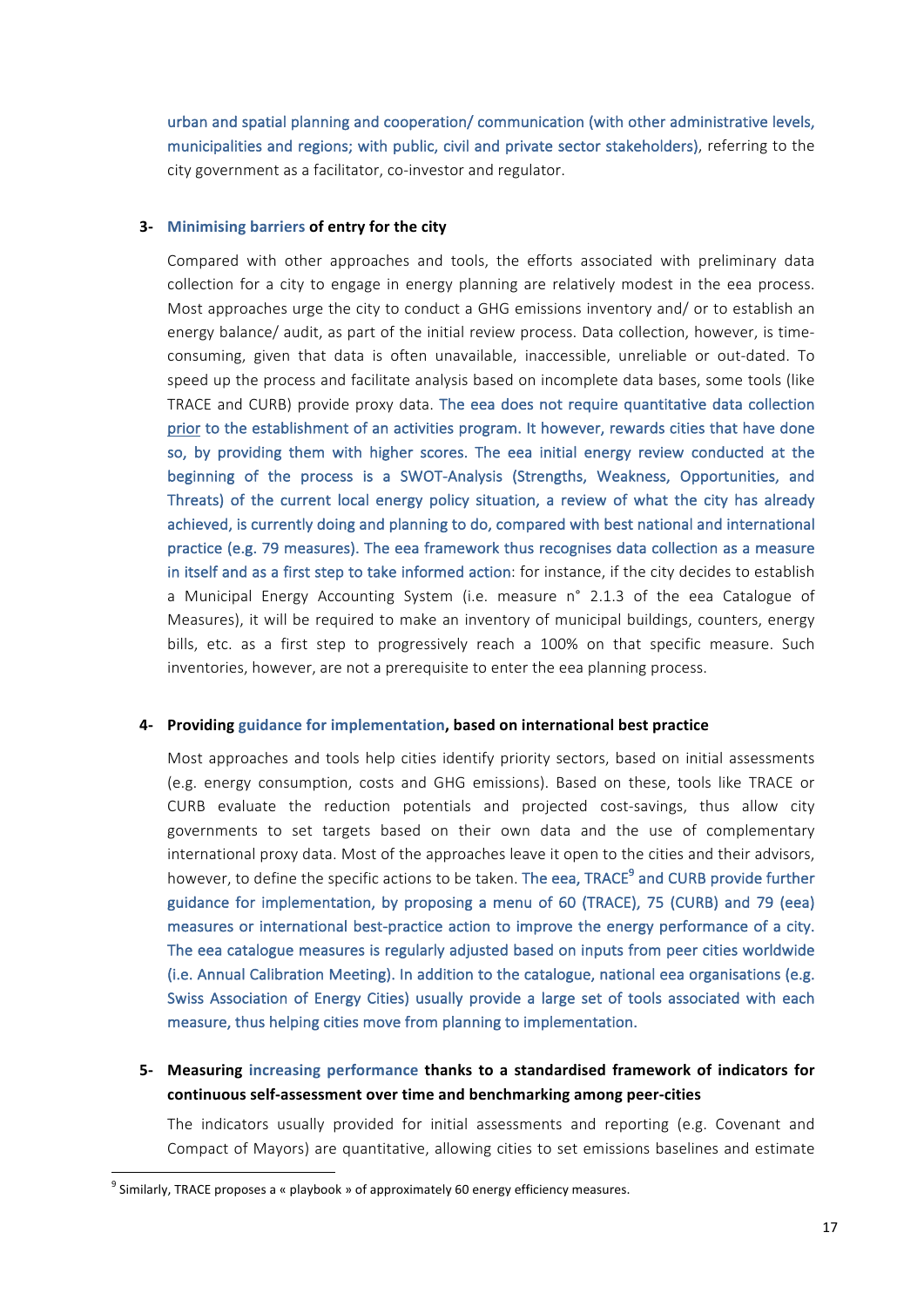GHG reductions, energy and cost-savings over time. In addition, CURB reports on expected cobenefits for each action area (e.g., air quality, public health, energy independence, deferred infrastructure). The focus of nearly all tools lies on measuring the *quantitative impact* achieved through concerted action. However, it often takes a considerable amount of time (2-5 years in average, according to the nature and complexity of projects) for cities to implement actions that yield measurable, quantifiable impacts. The eea catalogue therefore emphasises qualitative/ process-based measures beyond quantitative indicators, thus measuring how *certain outputs and impacts have been achieved.* It encourages cities to engage in a step-bystep process, starting with preparatory activities (such as political decisions, data collection, etc.) to take informed action and *eventually* measure the outputs and impact achieved. This allows cities to assess and report on *intermediary* results achieved, while getting prepared for certification; to *self-assess* own performance over time and to *benchmark* their performance against the performance of peer cities using the same catalogue.

**6- Supporting vertical integration by building a strong link between national and local governments**

Most international tools and reporting mechanisms (e.g. SECAP, Compact of Mayors CarbonRegistry) are established between international bodies and cities directly. The eea is the only one supporting (and requiring) the establishment of a *strong link between national* and local governments, to ensure that the country-specific catalogue of measures reflects national energy targets, regulation and policies. Its catalogue therefore needs to be adapted and regularly updated to be in line with newly developed laws, policies and support schemes. Every country (national eea organisation) defines the specific activities to be undertaken by municipal governments to be considered as "well-performing" (reach a min. of 50% on each measure) within the specific national context and based on its real possibilities to act. The (initial and periodic) adjustment of the eea methodological framework of measures and indicators is therefore a prerequisite for new countries and cities to engage in the eea process.

# **7- Providing** a label to certify (and publicly reward) municipal "energy management and **performance"**

Most approaches provide the basis for (participatory) city planning; few of them offer a framework for monitoring. The eea is the only approach to provide a certification system based on accredited auditors and linked with a national support structure (i.e. Designated National eea Authority, eea National Office and Label Commission). Based on the monitoring process mentioned above, cities can reach between 0-100% on each of the 79 measures. Once they reach a certain level of achievements/ impacts (e.g. 30%, 50%, 75% depending on a country's certification system), cities can be audited, certified and rewarded (e.g. Label Energiestadt in Switzerland, Cit'ergie in France, Pacte Climat in Luxembourg, Jiha Tinou in Morocco). It is up to the countries to eventually link certification with a rewarding system. In Luxemburg for instance, cities with a higher level of certification get more days of technical assistance for free (offered by the national designated eea authority). Certification can also be linked with access to concessional loans, subsidies or other benefits (e.g. study tours, etc.).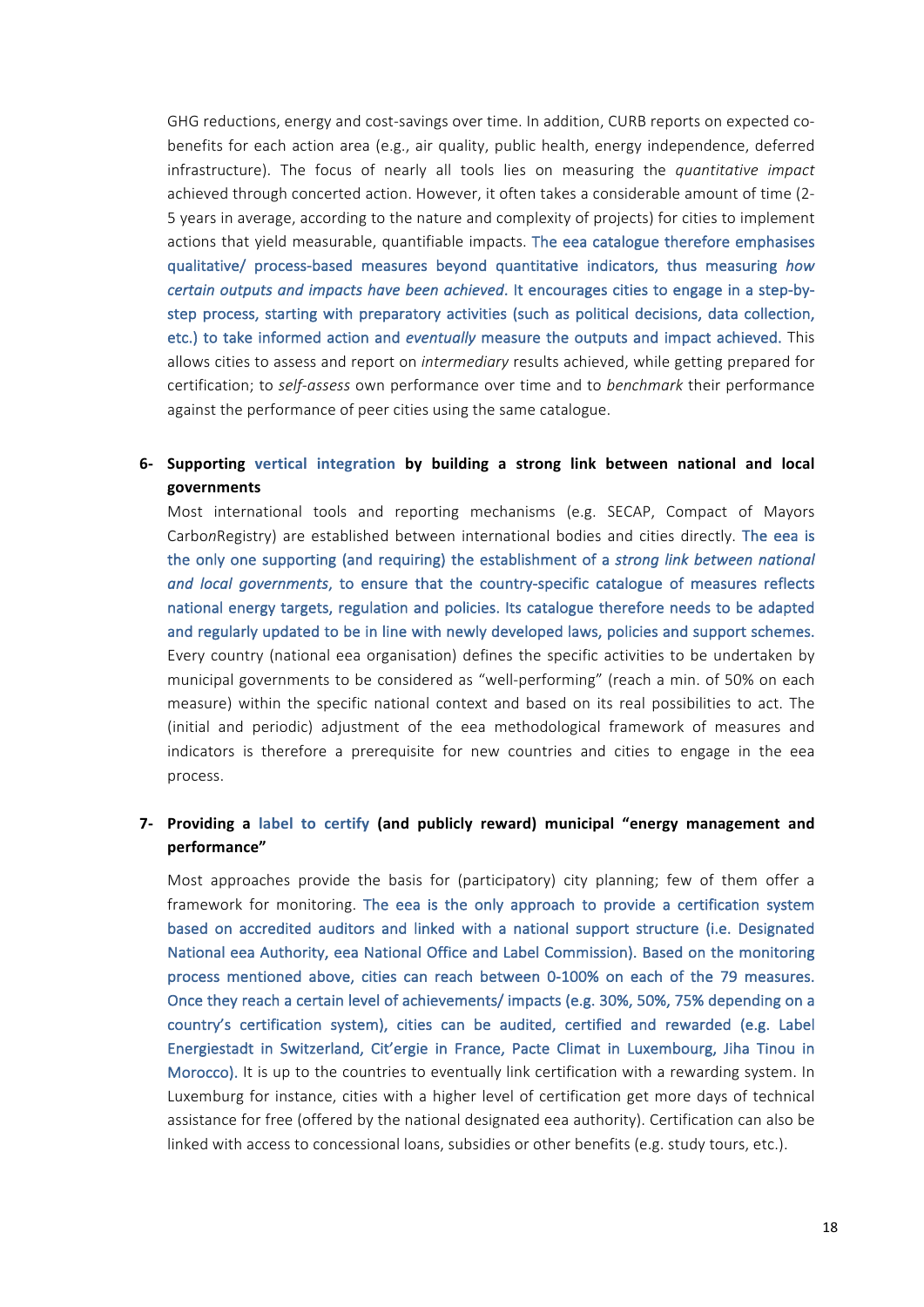#### Challenges and opportunities related with the eea approach and process

Two major challenges are associated with the eea process: (a) the establishment of a legitimate and financially sustainable **national governance structure** charged with managing the eea national process and certification system (including quality control and continuous adjustment of instruments), based on a solid business-model that ensures the viability of the process, and (b) the development and regular updates to the national eea framework, based on an inclusive and participatory process of adjustment, to ensure the relevance, effectiveness and desirability of the eea process and tools.

#### **1- A national support structure expected to be "stand-alone"**

Unlike other approaches (e.g. Covenant and Compact of Mayors) that are highly subsidized (by the European Union, the World Bank or other international donors), allowing city governments to directly engage with supra-national bodies, the eea process is a nationally anchored process, implying the establishment of a national framework and support structure for sustainable energy management at the city level. This structure is based on (a) a designated National eea Authority; (b) a National eea Office/ Bureau; and (c) a pool of accredited eea advisors and auditors, all of which however need to be funded. In Europe, the business model is based on cities' yearly contributions (EUR 500,00 – 2 000,00/ city) and public subsidies (e.g. from the Ministry of Energy). In developing country contexts, cities are less willing/ able to contribute financially, thus, alternative/ complementary funding sources/ incentivising mechanisms need to be found.

Thus, while the entry barrier for cities to engage with the eea process is relatively low, the establishment of an eea (based/ inspired) national process requires an in-depth understanding of national institutions, their respective missions and relations. A designated national eea authority needs to have the ability, legitimacy and willingness to manage the eea process and label system, and to provide adequate support to city governments. Ideally, the process is tested through a pilot cycle (2-3 years), to be further developed and adjusted based on an initial evaluation.

#### **2- A nationally adapted methodological framework of measures and indicators**

Similar to the eea (based/ inspired) national process and support structure, the methodological framework and tools  $-$  in order to serve as a nationally recognised and standardised monitoring tool for municipal energy management – need to be adapted during an initial pilot cycle (and repeatedly during following cycles), with the active participation of experts and city representatives. The eea catalogue and grading tool should indeed reflect what is globally desirable and nationally feasible (in each of the 6 areas), given the specific regulatory framework and the opportunities and constraints for city-governments to participate in national policies. It represents an opportunity for national decision-makers to urge or incentivise local governments in adopting newly introduced energy policies (e.g. new building codes) and it reflects the most relevant set of local actions to be taken to achieve national energy targets. The efforts required for the establishment of a nationally standardised, broadly recognised and accepted national framework of measures and indicators are relatively important, at the beginning and over time: once the initial framework has been established, regular updates are needed to reflect regulatory reforms, the introduction of new national policies and changes in the institutional landscape.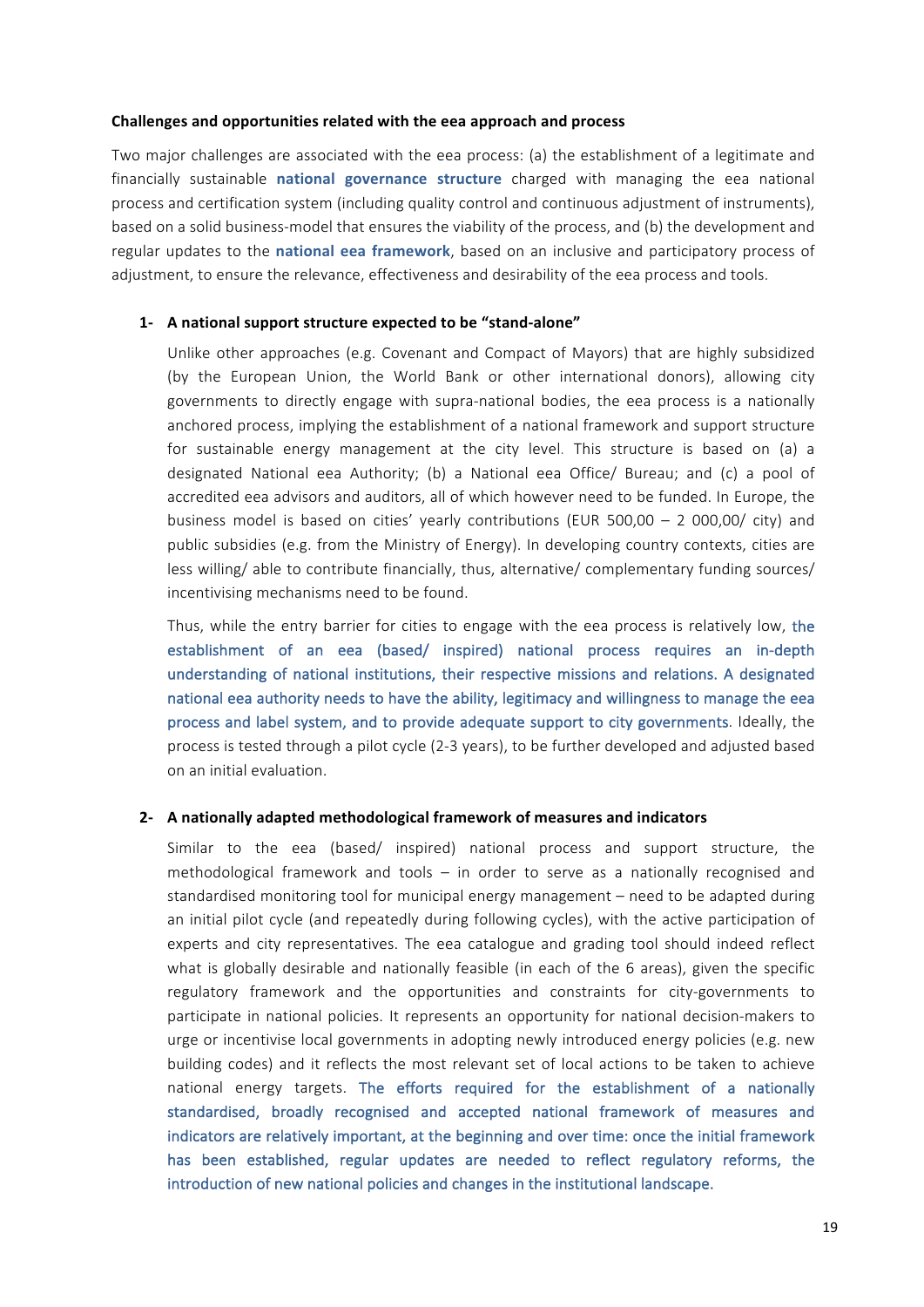# V. Opportunities for other tools/ approaches to be used in combination with eea

Providing guidance for sustainable energy planning and performance monitoring, the eea is indeed compatible and complementary with other approaches and tools:

a. By signing the **Covenant of Mayors** city mayors commit to reduce GHG emissions by 20% until 2020. Based on this commitment, cities establish a GHG inventory and a Sustainable Energy and Climate Action Plan (SECAP) focusing on four compulsory areas (Municipal Buildings, Public Lighting, Urban Mobility and Communication) and, depending on opportunities, additional areas such as Electricity/Heat Production, Solid Waste and Waste Water. The eea catalogue  $-$  covering all of the CoM areas with an additional focus on "Internal Organisation" – can be used to facilitate the establishment of SECAPs: based on its catalogue of 79 measures proposed for all relevant areas (simultaneously considered by the Covenant of Mayors), cities can choose those measures that are most relevant for them, set their own targets and establish an activities programme that is compatible with both the CoM Methodology and templates; and with the eea.

By doing so, a CoM signatory city can simultaneously comply with the requirements of both approaches and engage in two complementary and mutually supportive monitoring processes: the eea monitoring process rewarding intermediary results and achievements in all six areas of the eea framework; and the CoM bi-annual reporting of performance indicators directly associated with the SECAP priority actions.

- b. The **Compact of Mayors** can be signed by any eea-committed/ certified city, provided that the city government is able and willing to collect the climate data required for international reporting on the CoM international climate registry platform. Several measures of the eea Catalogue of measures call for the city to collect energy and climate data, e.g. to establish a city-based Energy/ Climate Accounting and Monitoring System; to prepare for well-targeted retrofitting and energy-efficiency intervention in municipal buildings, urban transport or waste management. Such data – collected during the eea Activities Programme implementation phase  $-$  can be directly used for international climate reporting, via the Compact of Mayors reporting platform/ registry. By signing the Compact of Mayors, an eea certified city can gain international exposure; its success stories will be disseminated among peer signatories, thus facilitate the sharing of knowledge.
- c. Beyond individual linkages with the Covenant of Mayors and the Compact of Mayors respectively, the eea could be effectively combined with the recent global coalition formed between the two: The new Global Covenant of Mayors for Climate and Energy: Six months after the Paris Climate Agreement, the two initiatives decided to merge to create the currently "largest global coalition of cities committed to climate leadership, building on the commitments of more than 7 100 cities from 119 countries and six continents, representing more than 600 million inhabitants, over 8% of the world's population."<sup>10</sup> The coalition is co-chaired by Former New York City Mayor and UN Secretary-General's Special Envoy for Cities and Climate Change, Michael R. Bloomberg, and European Commission Vice President, Maroš Šefčovič, and has the support of global and regional city networks, including C40 Cities Climate Leadership Group, ICLEI - Local Governments for Sustainability, United Cities and Local Governments, Climate Alliance, Energy Cities, and Eurocities. The eea being compatible with both approaches, remains a complementary option to this new global coalition.

 <sup>10</sup> https://www.compactofmayors.org/globalcovenantofmayors/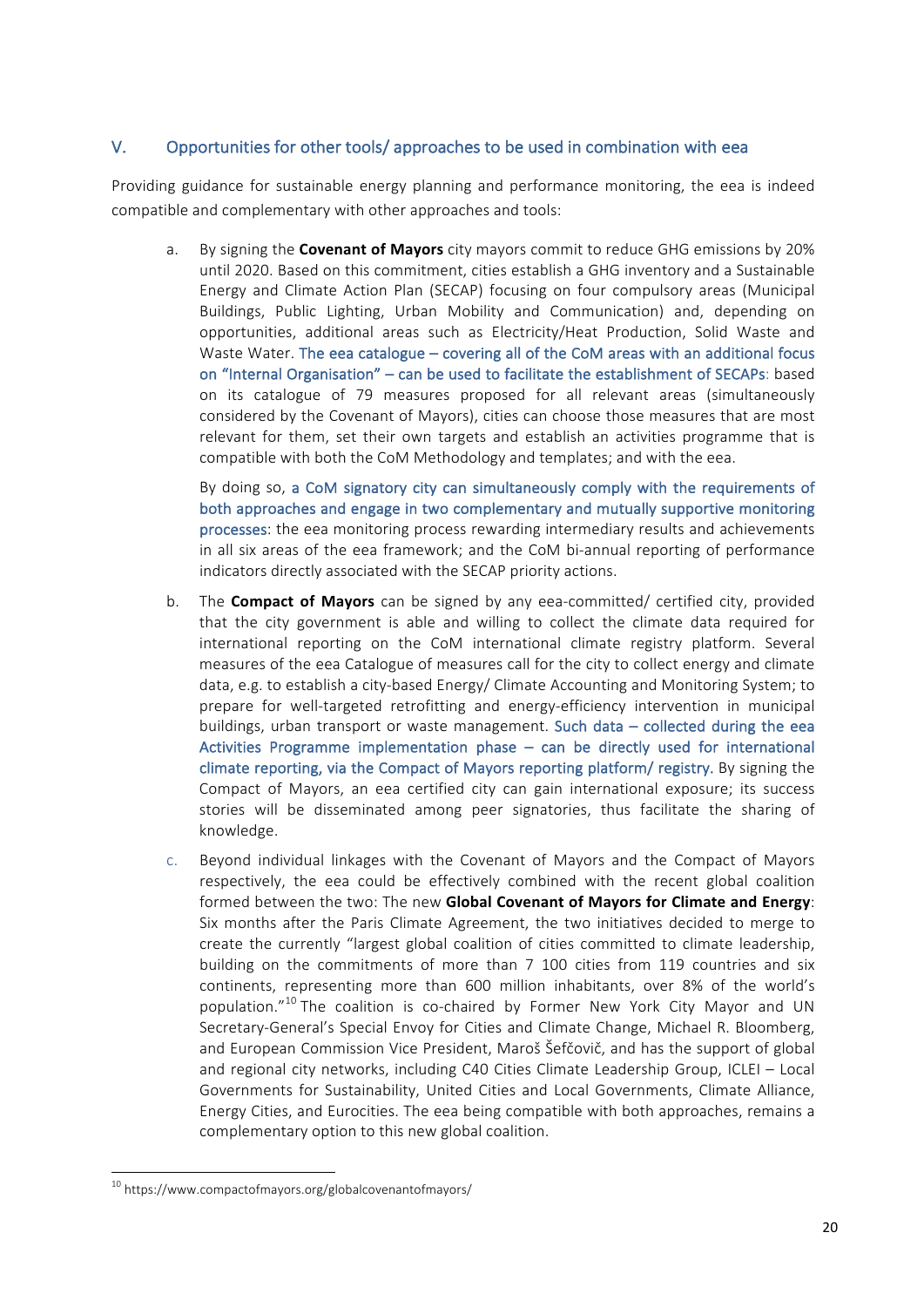- d. The World Bank's **TRACE** tool can be used as a complement to the eea, in order to help city governments prioritise sectors and actions for energy efficiency (EE) intervention, based on a quick assessment of under-performing sectors, improvement and cost-saving potentials. A city  $-$  already engaged or willing to engage  $-$  in the eea can use TRACE to identify priority action, based on a 3-month process of energy benchmarking, sector prioritisation and intervention selection drawing from the ESMAP "playbook" of 60 triedand-tested energy efficiency measures, and the eea Catalogue of 79 measures reflecting best practice in Europe. Based on the three-months TRACE Assessment, the city will be able to make an informed selection of measures (e.g. from the eea Catalogue) to achieve the largest possible impact at the lowest cost. The eea framework will further help the city identify additional and complementary areas of intervention (related with urban planning, local governance and cooperation/ communication), engage in a more holistic approach to sustainable energy management, and make sure that high-impact projects build on a solid ground.
- e. Similarly to TRACE, the **CURB** tool recently adopted by the Compact of Mayors as the recommended tool for signatory member cities  $-$  can be used as a complement to the eea during the planning process: In addition to energy benchmarking and sectorprioritisation (as offered by TRACE, see above), CURB allows the city to simulate the projected energy and emissions of specific climate interventions, set sector-specific local targets based on the *modelling* of "business as usual" scenarios, and prioritise interventions based on expected cost savings, emission abatement and the complexity/cost of implementation. Once local targets are set, priority measures can be selected from the 79 measures of the eea Catalogue and prioritised based on CURB simulations. The city can further decide to pursue the eea "track" to (a) depolvelop a more holistic energy-climate approach, to (b) engage in regulator monitoring of intermediary results, achievements and impacts, and eventually (c) to get certified.

# VI. Conclusion

The following conclusions can be drawn from the analysis presented above:

- 1- Most of the tools and approaches assessed are complementary, and in some cases overlapping. In none of the cases they are contradictory.
- 2- All approaches pursue the same general objective: support local governments in sustainable energy and climate mitigation planning.
- 3- All approaches are compatible with each other (see Figure 1.0) and complementary to the eea: a city can therefore engage with several approaches (CoM, CURB, TRACE) at a time, and still be considered for the eea.

Schematically, it can be stated that the different approaches emphasise different stages of the planning cycle (see also Annex A):

- Covenant of Mayors, Compact of Mayors and eea stress more than others the importance of an initial, political commitment;
- Covenant of Mayors, TRACE and CURB emphasise the need for quantitative initial diagnostics (assessment of the municipal energy and carbon profile as a compulsory pre-requisite of sector prioritisation (TRACE, CURB) and the establishment of local energy and climate objectives); the eea proposes an initial energy review based on both quantitative and qualitative indicators; where data is missing, it needs to be gathered as part of the action plan *emerging from* the initial energy review.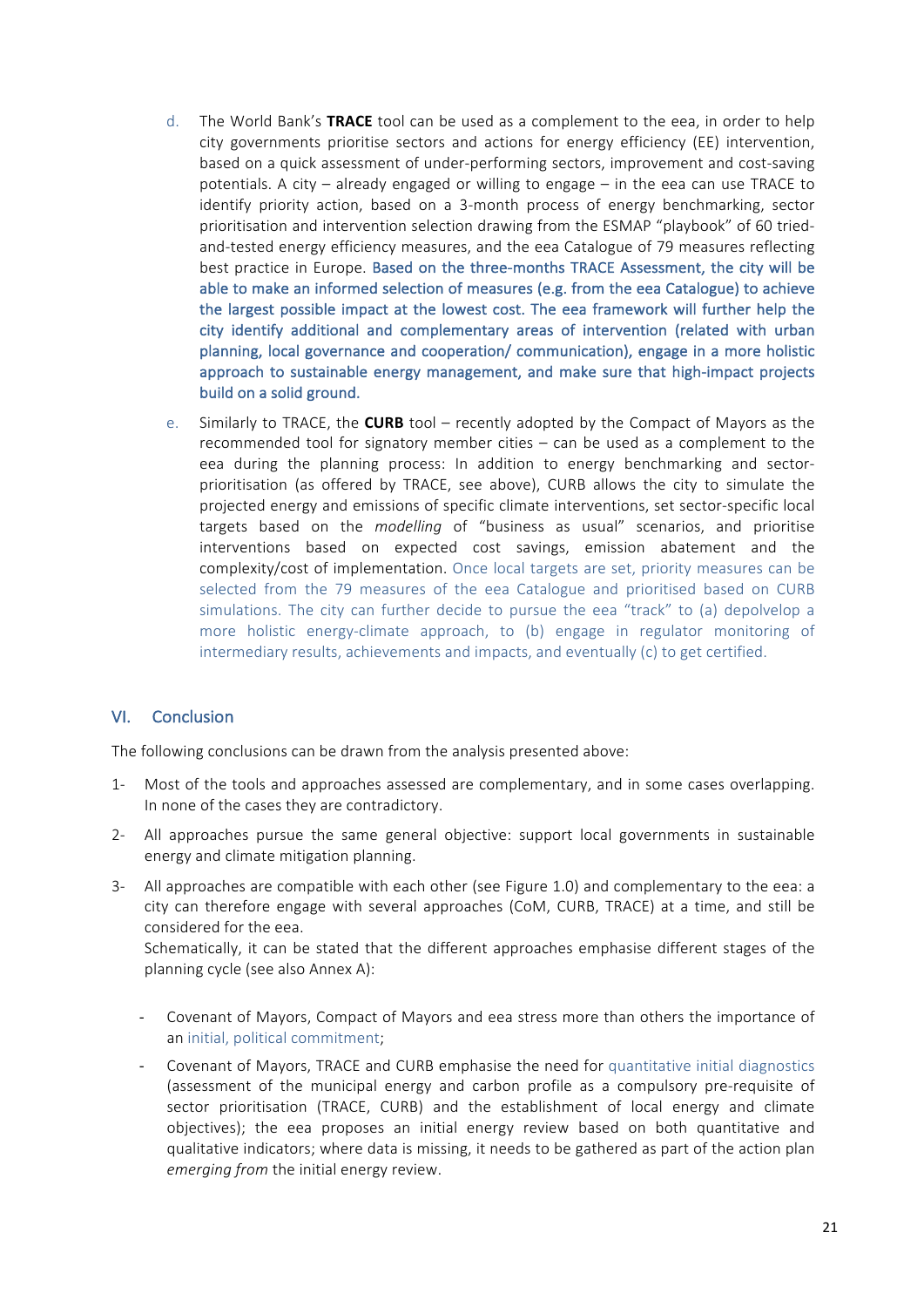- All approaches request the municipal governments to set up an action plan. CoM, TRACE and CURB require that the action plan be based on a Baseline Emissions Inventory (BEI). The eea activities program is based on a SWOT analysis. All energy action plans can be merged or combined into one, and should become an integrated element of municipalities planning documents.
- TRACE, CURB and eea propose a menu of measures and actions (as a source of inspiration), to allow local governments to define and plan relevant action based on international bestpractice;
- The eea is the only one offering (country-specific) tools for implementation support;
- The eea is the only one working with a constant eea advisor that accompanies a municipality over several years; once a year, he/ she helps the municipality review its energy policy and adjust its activities programme if necessary.
- The eea and the Covenant of Mayors propose a framework for annual monitoring, beyond planning; the Compact of Mayors allows cities to report impacts on an international climate data platform;



- Only the eea proposes a certification scheme.



The choice of the most appropriate tool remains to the city and its partners. It depends on the type and degree (short-, medium-, long-term) of commitment of a city; of the presence/ absence of committed national authorities willing to support local energy development; and on the city-size: the establishment of a climate detailed carbon assessment/ BEI as a preliminary requisite for planning, for instance, seems to be more relevant in larger cities (with larger projects) than in small cities, where planning priorities can be more easily identified, and with a limited capacity to gather quality (energy/ climate) data at the beginning of the process.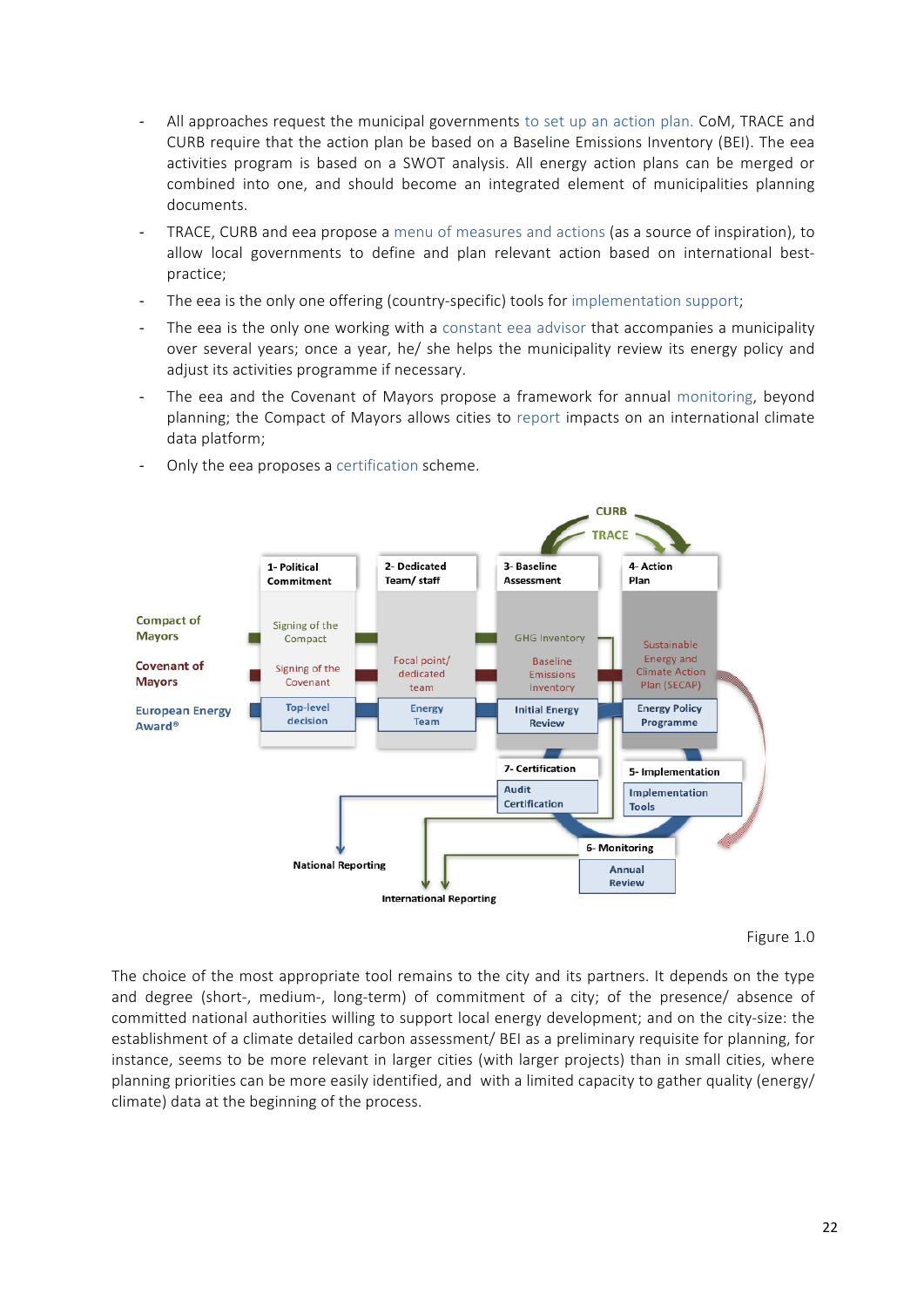# **ANNEX A:** A comparative analysis of approaches with regards to the Energy Planning Cycle (and related tools)

|                                | <b>European Energy Award</b>                                                                                                                                                                                         | <b>Covenant of Mayors/ SEAP</b>                                                                                                                                                                                                | Sustainable Urban Energy and<br>Emissions Planning (SUEEP) <sup>11</sup> - TRACE                                                                                                                                         | <b>Compact of Mayors</b><br><b>CURB</b>                                                                                                                                                                 |
|--------------------------------|----------------------------------------------------------------------------------------------------------------------------------------------------------------------------------------------------------------------|--------------------------------------------------------------------------------------------------------------------------------------------------------------------------------------------------------------------------------|--------------------------------------------------------------------------------------------------------------------------------------------------------------------------------------------------------------------------|---------------------------------------------------------------------------------------------------------------------------------------------------------------------------------------------------------|
| <b>Governance</b><br>structure | National process based on the following<br>bodies:<br>Designated national authority required<br>(Public entity, cities' association, private)<br><b>EEA National Advisors</b><br><b>EEA Auditors</b>                 | <b>Covenant of Mayors Office</b><br>Joint Research Centre, Brussels<br>City-based approach in Europe<br>In Non-European countries:<br><b>CoM Supporters</b>                                                                    | City-based approach<br>Partnership with national authorities on<br>behalf of the World Bank                                                                                                                              | Usually a city-based system, but can be<br>applied to other geographic boundaries;<br>no implication of national authorities<br>needed                                                                  |
| <b>Process</b>                 | <b>Interdisciplinary Energy Teams</b><br>The eea is structured around the (Commit)-                                                                                                                                  | <b>CoM Coordinators</b><br>The CoM process is divided in 4 phases and                                                                                                                                                          | The SUEEP process is divided into 6 stages                                                                                                                                                                               | To comply with the Compact of Mayors,                                                                                                                                                                   |
|                                | Plan-Do-Check-Act cycle (5 steps):                                                                                                                                                                                   | 11 steps:                                                                                                                                                                                                                      | and 17 steps:                                                                                                                                                                                                            | a city has to go through a 4-step process:                                                                                                                                                              |
| Com<br>itment                  | 1. Political Commitment<br>National commitment<br>Local commitment<br>- Set up a Municipal Energy Team (covering<br>all 6 thematic areas, mix of council<br>members and professional staff)                          | 1. Initiation and Political Commitment<br>Political binding commitment and<br>signing of the Covenant <sup>12</sup><br>Adapt city administrative structures<br>(designated team, CoM coordinator)<br>Build stakeholder support | Commitment<br>1.<br>- Create a Vision Statement<br>- Establish Leadership and Organization<br>- Identify Stakeholders and Links                                                                                          | 1. Commitment<br>A mayor may register via the standard<br>reporting platforms or email for his/her<br>submission to be proceeded.                                                                       |
| <u>Diagnost</u>                | 2. Initial Energy Review<br>SWOT Analysis of the Municipal energy<br>policy, achievements, on-going and<br>planned initiatives, available data<br>(snapshot of existing structures, processes,<br>projects and data) | 2. Planning<br><b>Baseline Review</b><br>Assessment of the current framework: GHG<br>Inventory                                                                                                                                 | <b>Urban Energy and Emissions</b><br>2.<br><b>Diagnostics</b><br><b>Energy and Emissions Inventory</b><br><b>Existing Projects and Initiatives</b><br>Catalogue<br>Potential energy and emissions<br>projects assessment | 3. Inventory<br>GHG emissions inventory based on<br><b>GPC methodology</b><br>Identification of climate shocks and<br>stresses<br>Report on both via CDP/ carbonn<br>reporting platforms                |
| Target setting                 | 3. Activities program<br>Set targets (short, medium, long term)<br>Establish an activities program<br>Identify funding sources                                                                                       | Goal setting and planning<br>Establish a vision<br>Elaborate a Sustainable Energy Action Plan<br>(SEAP)<br>Plan for approval and submission                                                                                    | <b>Goal Setting</b><br>2.<br>Make the Case for Sustainable Urban<br><b>Energy and Emissions Planning</b><br><b>Establish Goals</b><br>Prioritize and Select Projects                                                     | 3. Target-setting<br>- Update the GHG inventory to include<br>the water and informal sectors<br>- Set targets to reduce GHG emissions<br>- Conduct a climate change emissions<br>assessment, and report |

 $11$  TRACE has often, but not exclusively, been applied in connection with the World Bank/ SUEEP approach, which can be compared with other planning processes (but is not further discussed in this paper). http://www-<br>wds.worldbank.org/external/default/WDSContentServer/WDSP/IB/2013/09/19/000442464\_20130919113535/Rendered/PDF/811110PUB0Gree0Box0379830B00PUBLIC0.pdf

<sup>&</sup>lt;sup>12</sup> Commitment to reduce GHG emissions by 20% by 2020 (based on a year of reference, and compared to a business as usual scenario)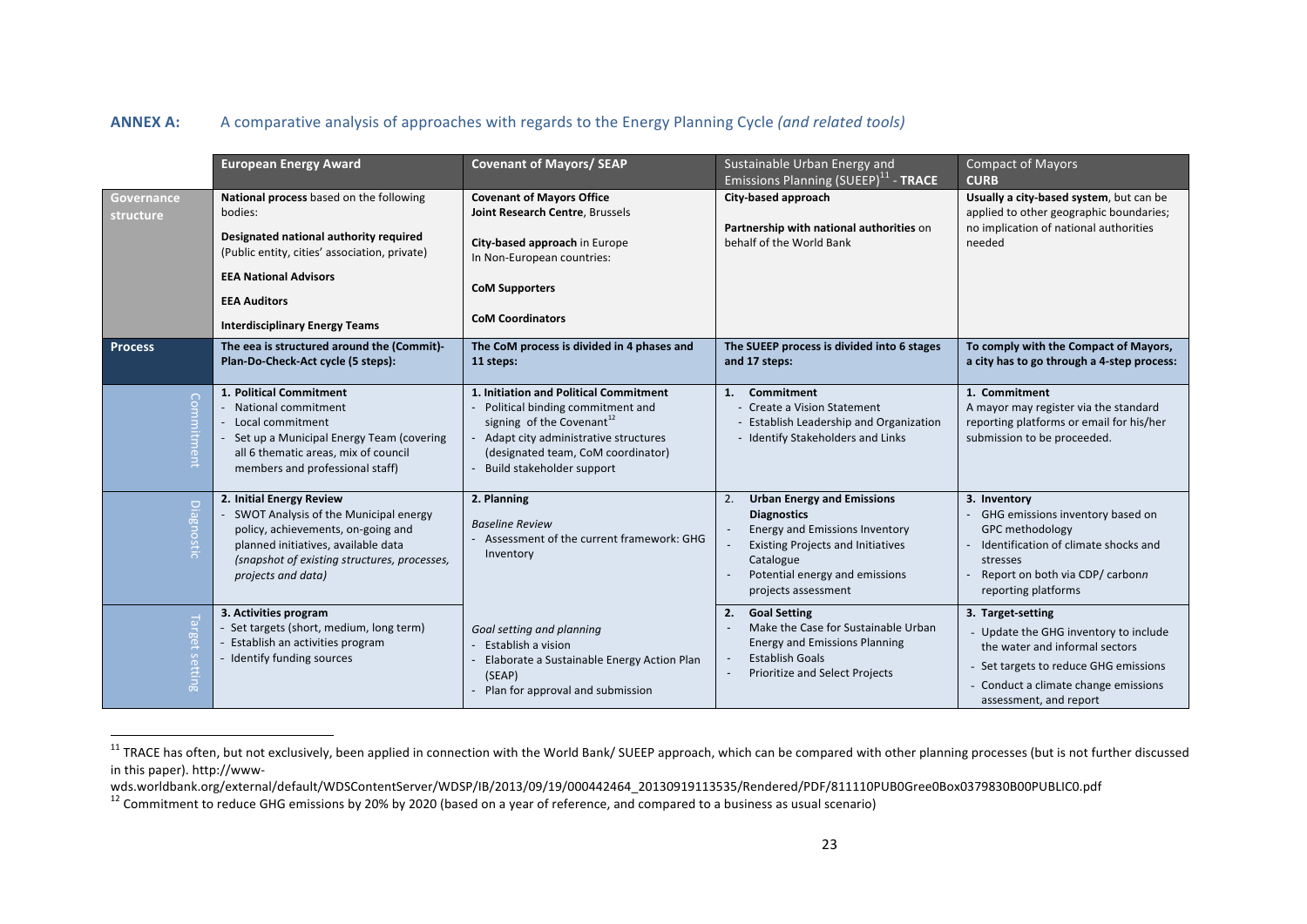|                | <b>European Energy Award</b>                                                                                                                                                                                                                                                                      | <b>Covenant of Mayors/ SEAP</b>                                                                                                                                                                                                    | Sustainable Urban Energy and                                                                                                                                                   | <b>Compact of Mayors</b>                                                                                                                                                                                                                                                                                                         |
|----------------|---------------------------------------------------------------------------------------------------------------------------------------------------------------------------------------------------------------------------------------------------------------------------------------------------|------------------------------------------------------------------------------------------------------------------------------------------------------------------------------------------------------------------------------------|--------------------------------------------------------------------------------------------------------------------------------------------------------------------------------|----------------------------------------------------------------------------------------------------------------------------------------------------------------------------------------------------------------------------------------------------------------------------------------------------------------------------------|
| Planning       |                                                                                                                                                                                                                                                                                                   | - Identify financial resources                                                                                                                                                                                                     | Emissions Planning (SUEEP) <sup>11</sup> - TRACE<br>Planning: Energy and Emissions Plan<br>4.<br>Draft the Plan<br>Finalize and distribute the plan                            | <b>CURB</b><br>4. Plan<br>Establish an action plan that shows how<br>to deliver on the city's commitment to<br>reduce GHG emissions and adapt to<br>climate change.<br>$\rightarrow$ The establishment of the action plan is<br>based on the CURB tool simulating<br>expected climate impacts of planned<br>actions (see below). |
| Implementation | 4. Implementation and Monitoring<br>Guidance and advisory services provided<br>within the eea framework depend on specific<br>countries.<br>Most countries provide an implementation<br>support toolkit and case studies for each<br>technical area/ measure to be shared<br>between peer cities. | 3. Implementation<br>No specific guidance                                                                                                                                                                                          | Implementation<br>4.<br>Develop Content for High-Priority<br>Projects<br><b>Improve Policy Environment</b><br><b>Identify Financing Mechanisms</b><br><b>Roll out Projects</b> | n/a                                                                                                                                                                                                                                                                                                                              |
| Monitoring     | 4.Monitoring<br>Annual monitoring of progress, based on the<br>standardised eea Catalogue of measures and<br>associated assessment guide (Grading Tool,<br>see below).                                                                                                                            | 4. Monitoring and Reporting<br>Monitoring<br>$\bullet$<br>Reporting and submission of the<br>$\bullet$<br>implementation report <sup>13</sup><br>In Europe: Monitoring Emissions<br>$\bullet$<br>Inventory (MEI) every fourth year | <b>Monitoring and Reporting</b><br>5.<br><b>Collect Information on Projects</b><br><b>Publish Status Report</b>                                                                | 5. Annual reporting<br>In order to comply with the Compact,<br>annual data reporting is required.                                                                                                                                                                                                                                |
| Certification  | Audit and certification (every 4 years)<br>5.<br>Audit by eea auditor<br>eea Silver (50%) and eea Gold (75%)<br>certification                                                                                                                                                                     | n/a                                                                                                                                                                                                                                | n/a                                                                                                                                                                            | A "Committed" badge: upon<br>registering<br>A "Compliant" badge: after<br>establishing an action plan (renewable<br>each year)                                                                                                                                                                                                   |

<sup>13</sup> Implementation Report' to be submitted every second year following the submission of the SEAP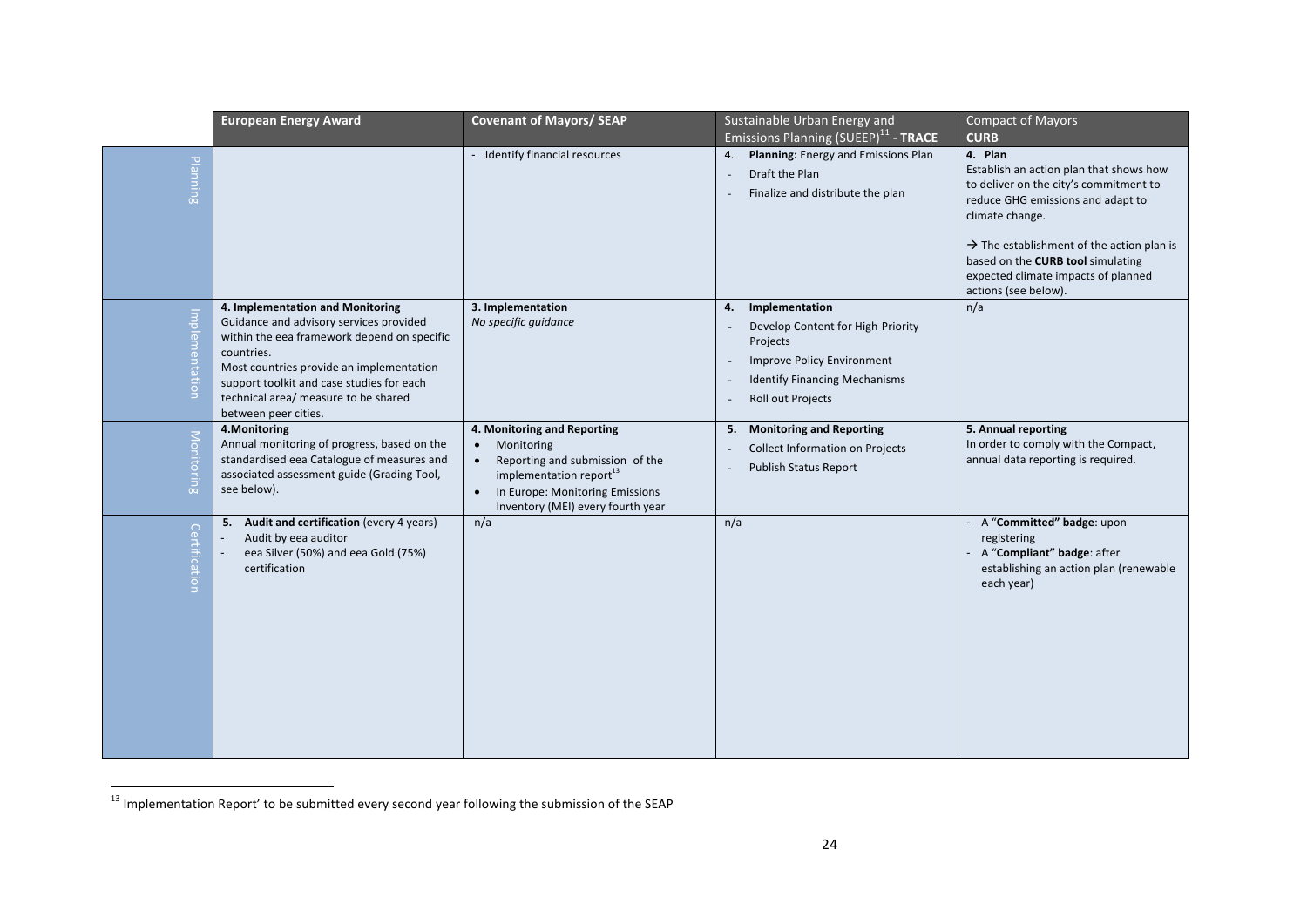|                   | <b>European Energy Award</b>                                                                                                                                                                                                                                                                                                                                                                                                                                                                                                                                                                                                                                                                   | <b>Covenant of Mayors/ SEAP</b>                                                                                                                                                                                                                                                                                                                                                                                                                                        | Sustainable Urban Energy and<br>Emissions Planning (SUEEP) <sup>11</sup> - TRACE                                                                                                                                                                                                                                                                                                                                                                                                                                                                                                                                                                                 | <b>Compact of Mayors</b><br><b>CURB</b>                                                                                                                                                                                                                                                                                                                                                                                                                                                                                                                                |
|-------------------|------------------------------------------------------------------------------------------------------------------------------------------------------------------------------------------------------------------------------------------------------------------------------------------------------------------------------------------------------------------------------------------------------------------------------------------------------------------------------------------------------------------------------------------------------------------------------------------------------------------------------------------------------------------------------------------------|------------------------------------------------------------------------------------------------------------------------------------------------------------------------------------------------------------------------------------------------------------------------------------------------------------------------------------------------------------------------------------------------------------------------------------------------------------------------|------------------------------------------------------------------------------------------------------------------------------------------------------------------------------------------------------------------------------------------------------------------------------------------------------------------------------------------------------------------------------------------------------------------------------------------------------------------------------------------------------------------------------------------------------------------------------------------------------------------------------------------------------------------|------------------------------------------------------------------------------------------------------------------------------------------------------------------------------------------------------------------------------------------------------------------------------------------------------------------------------------------------------------------------------------------------------------------------------------------------------------------------------------------------------------------------------------------------------------------------|
| <b>Tools</b>      | <b>EEA Toolkit:</b>                                                                                                                                                                                                                                                                                                                                                                                                                                                                                                                                                                                                                                                                            | <b>CoM Toolkit:</b>                                                                                                                                                                                                                                                                                                                                                                                                                                                    | <b>TRACE</b>                                                                                                                                                                                                                                                                                                                                                                                                                                                                                                                                                                                                                                                     | <b>Compact of Mayors Toolkit/ CURB</b>                                                                                                                                                                                                                                                                                                                                                                                                                                                                                                                                 |
| Commitment        | National templates; letter of commitment                                                                                                                                                                                                                                                                                                                                                                                                                                                                                                                                                                                                                                                       | <b>Covenant Official Text</b><br>Official Text outlining the CoM commitments<br>to be approved by the municipal council<br><b>Covenant Adhesion Form</b><br>Form to be signed by the Mayor<br><b>SEAP Guidebook (Europe)</b><br>Guiding signatories throughout the SEAP<br>development process<br><b>SEAP Guidelines for South Mediterranean</b><br>countries (CES-MED)                                                                                                |                                                                                                                                                                                                                                                                                                                                                                                                                                                                                                                                                                                                                                                                  | <b>Letter of Commitment</b><br><b>Guide to compliance</b><br><b>Compliance Requirements</b><br>$\rightarrow$ cCR Offline Reporting Sheet)                                                                                                                                                                                                                                                                                                                                                                                                                              |
| <b>Diagnostic</b> | <b>EEA Assessment and Monitoring Tools</b><br>The eea initial energy review is based on the<br>eea Cataloque of 79 measures, reflecting best<br>international practice regarding municipal<br>energy policy, management and performance,<br>and according to a framework of indicators<br>and values (e.g. Monitoring-Grading Tool).<br>User countries adapt the eea Monitoring-<br><b>Grading Tool</b> to their specific country<br>contexts. The choice of indicators and the<br>weighting of required steps to reach a 100%<br>on each of the 79 measures are based on<br>countries' specific regulations, national<br>targets and policies, institutions and role of<br>local authorities. | <b>CoM Baseline Emission Inventory</b> <sup>14</sup><br>The Baseline Emission Inventory (BEI)<br>quantifies the amount of CO2 emitted due to<br>energy consumption on the municipal<br>territory (Covenant Signatory) in a baseline<br>year.<br>$\rightarrow$ Conversion factor and IPCC emission factor<br>tables; SEAT Template; Baseline Determination<br>Guide $^{15}$ )<br>Quick Reference Guide - Grouped SEAP<br>analysis for Covenant Territorial Coordinators | <b>Tool for Rapid Assessment of City Energy</b><br>(TRACE)<br>1- Data collection<br>GHG emissions inventory ( $\rightarrow$ GHG Inventory<br>Spread Sheet <sup>16</sup> )<br>Energy Balance Study: Mapping of primary<br>and secondary energy supply and use $\rightarrow$<br>Energy Balance Spread Sheet).<br>2- Energy Benchmarking ( $\rightarrow$ database of 28<br>Key Performance Indicators collected from<br>64 cities)<br>The data are entered into the tool using a<br>web-like interface and analyzed in order to<br>benchmark a city's energy use against peer<br>cities selected based on city population,<br>climate, and human development index. | <b>Global Protocol for Community-Scale</b><br><b>Greenhouse Gas Inventories</b><br>$\rightarrow$ cCR Offline Reporting Sheet; CDP Cities<br>Questionnaire Guidance ; C40 Hazard<br>Taxonomy)<br><b>Climate Action for Urban Sustainability</b><br>(CURB)<br>Based on a GHG emissions inventory (e.g.<br>Compact of Mayors Procedure) or proxy<br>data, and the collection of<br>complementary/ extra data, the CURB<br>Tool allows the city to simulate emission/<br>energy demand trajectories over time/<br>up to a certain time horizon (e.g. 2020,<br>2030, 2040). |

<sup>&</sup>lt;sup>14</sup> Covenant of Mayors (2010) "How to Develop a Sustainable Energy Action Plan (SEAP)—Guidebook" (http://www.eumayors.eu/IMG/pdf/seap\_guidelines\_en.pdf).

<sup>15</sup> http://www.energymodel.eu/IMG/pdf/IL\_4\_-\_Baseline.pdf, part II.

<sup>16</sup> Based on the Local Governments for Sustainability's (ICLEI) "International Local Government Greenhouse Gas Emissions Analysis Protocol" (2009), which follows principles of the Intergovernmental Panel on Climate Change's (IPCC) "2006 Guidelines for Greenhouse Gas Inventories" (2006).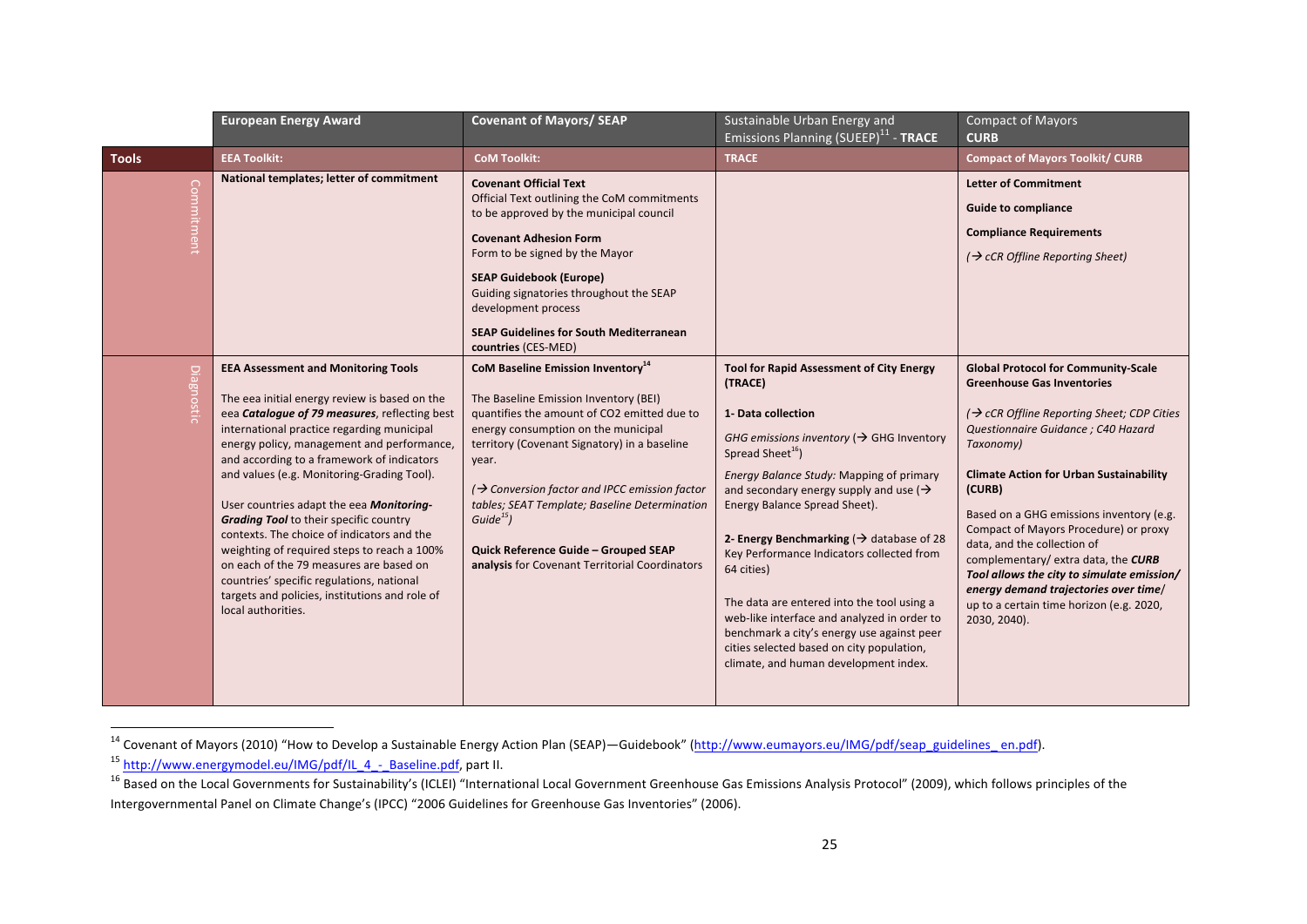|          | <b>European Energy Award</b>                                                                                                                                                                                                                                                                                                                                                                                                                                                                        | <b>Covenant of Mayors/ SEAP</b>                                                                                                                                                                                                                                                                                                                                                                                                                                                                                                                                                                                                                                                                                                                                                                                                                                                                                                                                                                                  | Sustainable Urban Energy and<br>Emissions Planning (SUEEP) <sup>11</sup> - TRACE                                                                                                                                                                                                                                                                                                                                                                                                                                                                                                                                                                                                                                                                                                                                                                                                                                                                                                                                                                                                                                                                                  | <b>Compact of Mayors</b><br><b>CURB</b>                                                                                                                                                                                                                                                                                                                                                                                                                                                                                                                                                                                                                                                                                                                                                                                                                                                                                                                                                                                                             |
|----------|-----------------------------------------------------------------------------------------------------------------------------------------------------------------------------------------------------------------------------------------------------------------------------------------------------------------------------------------------------------------------------------------------------------------------------------------------------------------------------------------------------|------------------------------------------------------------------------------------------------------------------------------------------------------------------------------------------------------------------------------------------------------------------------------------------------------------------------------------------------------------------------------------------------------------------------------------------------------------------------------------------------------------------------------------------------------------------------------------------------------------------------------------------------------------------------------------------------------------------------------------------------------------------------------------------------------------------------------------------------------------------------------------------------------------------------------------------------------------------------------------------------------------------|-------------------------------------------------------------------------------------------------------------------------------------------------------------------------------------------------------------------------------------------------------------------------------------------------------------------------------------------------------------------------------------------------------------------------------------------------------------------------------------------------------------------------------------------------------------------------------------------------------------------------------------------------------------------------------------------------------------------------------------------------------------------------------------------------------------------------------------------------------------------------------------------------------------------------------------------------------------------------------------------------------------------------------------------------------------------------------------------------------------------------------------------------------------------|-----------------------------------------------------------------------------------------------------------------------------------------------------------------------------------------------------------------------------------------------------------------------------------------------------------------------------------------------------------------------------------------------------------------------------------------------------------------------------------------------------------------------------------------------------------------------------------------------------------------------------------------------------------------------------------------------------------------------------------------------------------------------------------------------------------------------------------------------------------------------------------------------------------------------------------------------------------------------------------------------------------------------------------------------------|
| Planning | <b>EEA catalogue of 79 measures</b><br>The eea catalogue is a standardized list of<br>measures and indicators; the 79 measures<br>reflect best International/ European practice<br>in each of the 6 areas considered. Cities are<br>expected to use the 79 measures as a source<br>of inspiration, and as a basis for target<br>setting and planning, based on the specific<br>opportunities and constraints identified<br>during the initial energy review.<br>(Tool: Activities Program Template) | <b>Baseline Definition Guide</b><br><b>Guidebook "How to develop a Sustainable</b><br><b>Action Plan"</b><br>Step-by-step recommendations for the entire<br>process of elaborating SEAP and local<br>strategy. Divided in 3 parts: (1) description of<br>the overall SEAP process; (2) guidance on<br>how to elaborate the BEI; (3) description of<br>technical measures for implementation<br><b>SEAP Template</b><br>Supporting template to establish a SEAP<br>Quick Reference Guide - Joint Sustainable<br><b>Energy Action Plan</b> for collective action plans<br>of several cities.<br>Report on existing methodologies and tools<br>(mentioning EEA, among others)<br><b>SEAP Submission &amp; Verification Processes</b><br>Describing SEAP Submission & Assessment<br>Process<br><b>Guidelines for Covenant Supporters</b><br>Overview of key roles and activities to be<br>undertaken by networks of local and regional<br>authorities - as supporters<br><b>Guidelines for Covenant Coordinators</b> | 3- The Sector Prioritization<br>Module using "relative energy intensity,"<br>"sector energy spending," and "city<br>authority control" to prioritize sectors with<br>the most significant energy efficiency<br>potential*.<br>*The "sector spending function" allows the<br>user to enter the total amount of money<br>that the city spends in the sector, and the<br>"city authority control" function allows the<br>user to indicate the amount of control that<br>the city authority has in the sector. The<br>"relative intensity function' shows the<br>potential energy efficiency improvement<br>the city may realize if it were to match the<br>average of better-performing cities.<br>Based on these functions, TRACE provides a<br>prioritized list of sectors that the city can<br>engage in order to realize potential energy<br>savings.<br>4- Intervention Selection<br>TRACE contains a set of 59 energy efficiency<br>interventions combining high-level strategic<br>level programs and specific activities that a<br>city can pursue. Recommendations are<br>supported by a database of 191 case<br>studies. Each recommendation is "rated" on | <b>Climate Action for Urban Sustainability</b><br>(CURB)<br>Based on the projected GHG emissions/<br>energy demand trajectories, the CURB<br>Tool allows the city to <i>establish its own</i><br>emissions/ energy demand targets (e.g.<br>target emissions trajectory curve).<br>The city can compare the performance of<br>specific sectors with those of other cities<br>(i.e. Key Performance Indicator of Public<br>Lighting) (with a similar Human<br>Development Index) $\rightarrow$ out of the C40<br>network.<br>The CURB Tool then helps the city<br>prioritize action areas, on the cost-<br>efficiency/ saving potential, emissions<br>reduction potential, and difficulty of<br>implementation. The potential impacts<br>(on emissions and electricity use) can be<br>simulated based on specific (technology)<br>solutions (e.g. generalized use of LED,<br>shift to recycling).<br>Once the city has selected all of its<br>actions, CURB compares the cumulative<br>impacts of that scenario with the city's<br>reduction targets. |
|          |                                                                                                                                                                                                                                                                                                                                                                                                                                                                                                     |                                                                                                                                                                                                                                                                                                                                                                                                                                                                                                                                                                                                                                                                                                                                                                                                                                                                                                                                                                                                                  | 3 attributes: (a) energy savings potential (b)<br>first cost (c) speed of implementation.<br><b>Additional tools:</b><br>- Project Assessment<br>- Prioritization Toolkit                                                                                                                                                                                                                                                                                                                                                                                                                                                                                                                                                                                                                                                                                                                                                                                                                                                                                                                                                                                         |                                                                                                                                                                                                                                                                                                                                                                                                                                                                                                                                                                                                                                                                                                                                                                                                                                                                                                                                                                                                                                                     |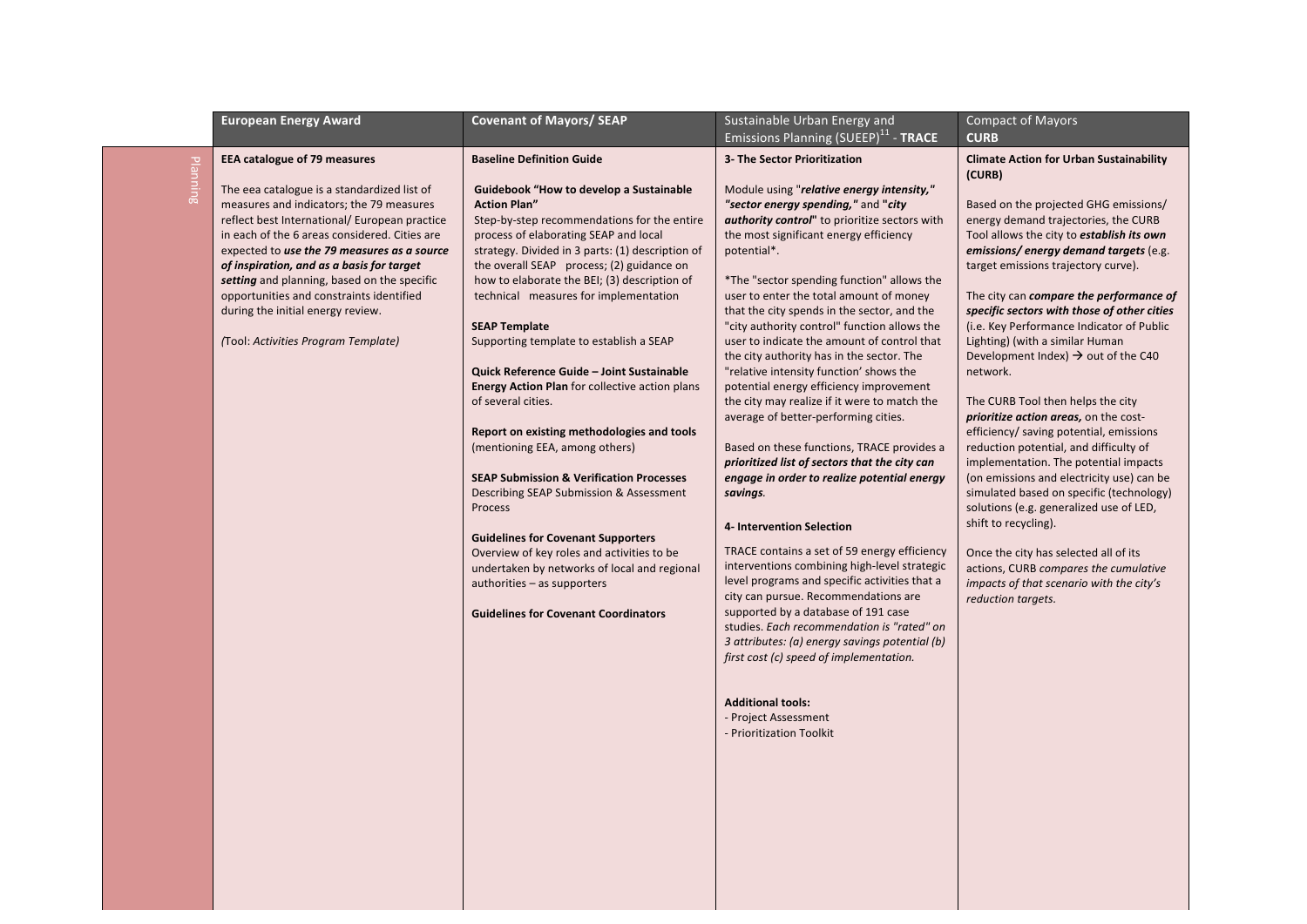|                   | <b>European Energy Award</b>                                                                                                                                                                                                       | <b>Covenant of Mayors/ SEAP</b>                                                                                                                                                                                                                                                                                                                                                                                                | Sustainable Urban Energy and<br>Emissions Planning (SUEEP) <sup>11</sup> - TRACE | <b>Compact of Mayors</b><br><b>CURB</b> |
|-------------------|------------------------------------------------------------------------------------------------------------------------------------------------------------------------------------------------------------------------------------|--------------------------------------------------------------------------------------------------------------------------------------------------------------------------------------------------------------------------------------------------------------------------------------------------------------------------------------------------------------------------------------------------------------------------------|----------------------------------------------------------------------------------|-----------------------------------------|
| Implementation    | - eea Catalogue of 79 measures<br>- Database of good practices with 1400<br>municipalities (access for eea advisors)<br>- Country-specific toolboxes, e.g.<br>www.citédelenergie.ch<br>www.citergie.ademe.fr<br>www.pacteclimat.lu | Guidebook, part III: Technical measures for<br>energy efficiency and renewable energy<br>Overview of measures to be taken in key<br>sectors: building, lighting, heating/cooling,<br>industry, electricity production, district<br>heating/cooling, office appliances, biogas,<br>demand side management, energy audits<br>Quick Reference Guide - Financing<br><b>Opportunities for Local Sustainable Energy</b><br>2014-2020 | n/a                                                                              | n/a                                     |
| <b>Monitoring</b> | <b>EEA Assessment and Monitoring-Grading</b><br>Tool (= tool used for the initial energy review)                                                                                                                                   | <b>Reporting Guidelines on SEAP and</b><br><b>Monitoring for signatories</b><br><b>Monitoring Template</b><br>Template to support reporting of SEAP<br>progress <sup>17</sup><br>Quick Reference Guide - Monitoring SEAP<br>implementation                                                                                                                                                                                     | n/a                                                                              | cCR Offline Reporting Sheet             |
| Certification     | <b>EEA Assessment and Monitoring-Grading</b><br>Tool (= tool used for the initial energy review)                                                                                                                                   | n/a                                                                                                                                                                                                                                                                                                                                                                                                                            | n/a                                                                              | n/a                                     |

<sup>17</sup> http://www.eumayors.eu/IMG/pdf/New\_Monitoring\_Template.pdf.